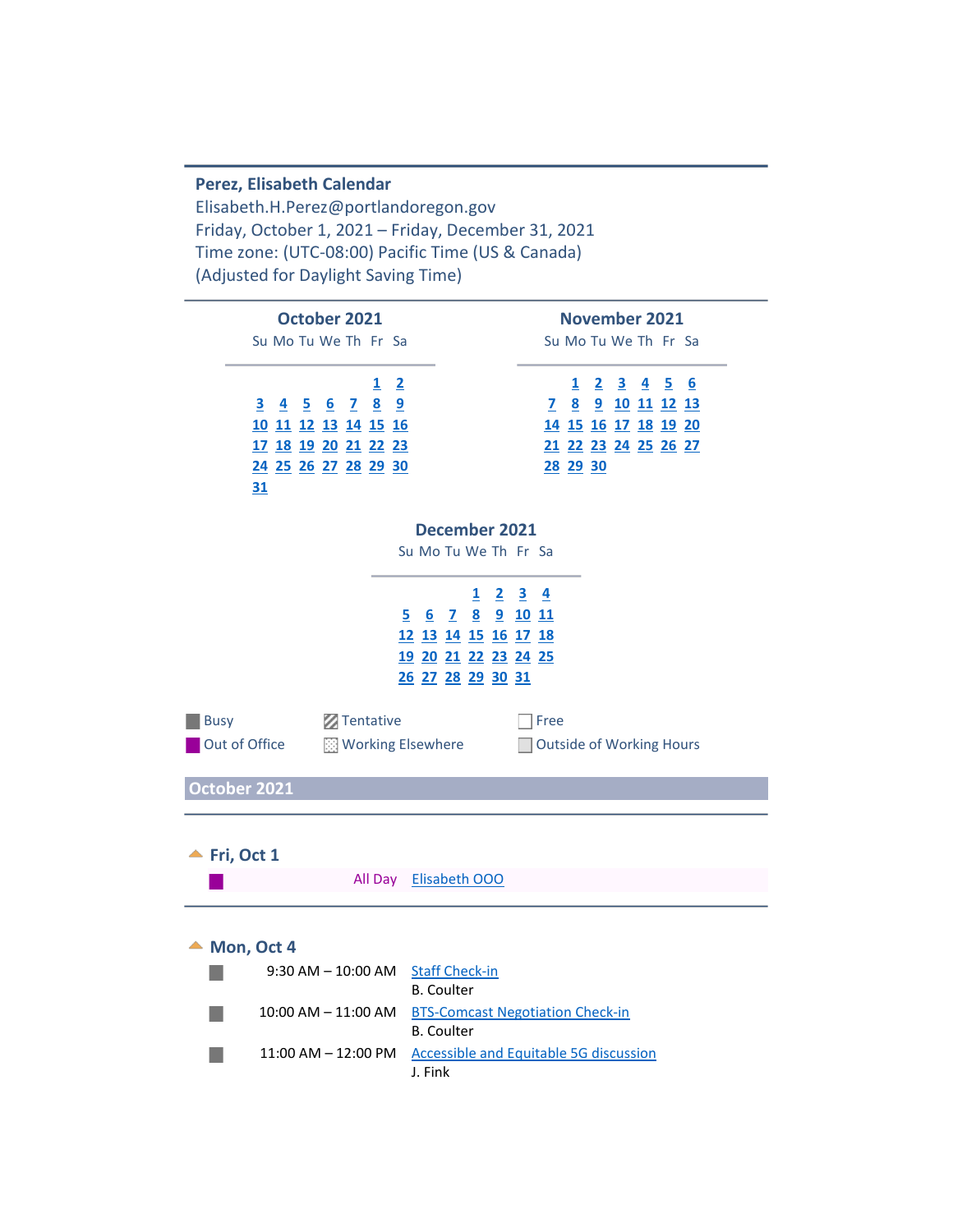| $3:30$ PM $-$ 4:00 PM | <b>Staff Check-in</b> |
|-----------------------|-----------------------|
|                       | A. Miranda            |
| 4:00 PM $-$ 4:30 PM   | <b>Staff Check-in</b> |
|                       | M. Schwartz           |
| 4:30 PM $-5:00$ PM    | <b>Staff Check-in</b> |
|                       | R. Gibbons            |

# ▲ Tue, Oct 5

<span id="page-1-0"></span>

| $9:00$ AM $-$ 10:00 AM | <b>Team of Awesomeness</b>                |
|------------------------|-------------------------------------------|
|                        | K. Simpson                                |
| $9:30$ AM $-11:30$ AM  | Portland Street Response 6 Month Report   |
|                        | K. Johnson                                |
| $10:00$ AM $- 1:00$ PM | <b>Hold Unidos</b>                        |
| $1:30$ PM $- 2:00$ PM  | Placement & Paperwork                     |
|                        | A. Lane                                   |
| $2:00$ PM $- 2:30$ PM  | <b>FUP Team Meeting</b>                   |
|                        | M. Riddick; K. Daschel; J. Eddings; J. Li |
| $2:30$ PM $-3:00$ PM   | <b>MHCRC</b>                              |
|                        | T. Goodman                                |
| $3:30$ PM $-4:00$ PM   | Check in-ROW code                         |
|                        | J. Schoene                                |
| 4:00 PM $-$ 4:30 PM    | Directors 2x Weekly Check-in              |
|                        | T. Rinehart                               |
|                        |                                           |

# **Wed, Oct 6**

<span id="page-1-1"></span>

| $9:00$ AM $-$ 10:00 AM              | <b>Negotiations Prep</b><br>B. Coulter; T. Robinson; G. Karish; R. Nelson; R. Gibbons |
|-------------------------------------|---------------------------------------------------------------------------------------|
| $10:00$ AM $- 1:00$ PM              | <b>Hold Unidos</b>                                                                    |
| $1:30$ PM $- 2:30$ PM               | Elisabeth and MHCRC Commissioner Check-in<br>W. Brown                                 |
| $3:00$ PM $-3:30$ PM                | <b>Staff Check-in</b><br>R. Gibbons                                                   |
| $4:15$ PM $-5:00$ PM                | <b>DIN/DEAP Planning Team meetings</b><br>R. Gibbons                                  |
| $6:00 \text{ PM} - 7:00 \text{ PM}$ | Dyad call                                                                             |

# **Thu, Oct 7**

<span id="page-1-2"></span>

|   | $9:00$ AM $-9:30$ AM Staff Check-In |                                      |
|---|-------------------------------------|--------------------------------------|
|   |                                     | R. DeBey                             |
|   | $10:00$ AM $-$ 4:00 PM              | <b>Hold Unidos</b>                   |
| Ø | $1:30$ PM $- 2:00$ PM               | <b>Staff Check-in</b>                |
|   |                                     | J. H                                 |
| Ø | $3:00$ PM $-3:45$ PM                | <b>MetroEast Leadership Check-in</b> |
|   |                                     | R. Gibbons                           |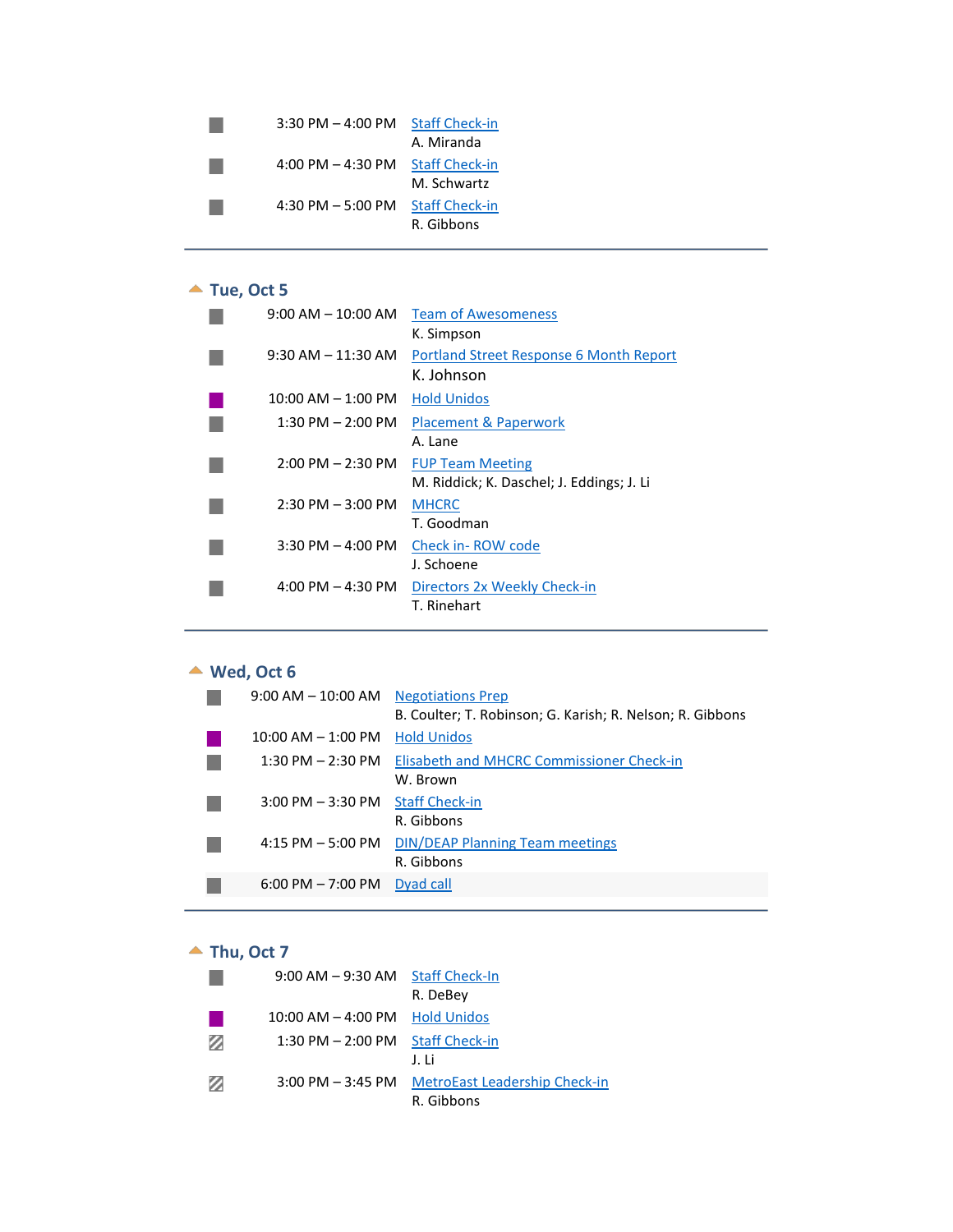|                                                    | 4:00 PM - 4:30 PM Directors 2x Weekly Check-in<br>T. Rinehart |
|----------------------------------------------------|---------------------------------------------------------------|
| $4:30 \text{ PM} - 5:00 \text{ PM}$ Staff Check-in | R. Gibbons                                                    |

# $\blacktriangle$  Fri, Oct 8

<span id="page-2-0"></span>

| $8:00$ AM $-9:00$ AM    | <b>MHCRC Check-in</b><br>R. Gibbons; MHCRC Chair Carol Studenmund |
|-------------------------|-------------------------------------------------------------------|
| $9:00$ AM $-9:30$ AM    | Finance/Budget Check in<br>M. Wong; R. Gibbons                    |
| $9:50$ AM $-11:00$ AM   | DE Coordinator Interview<br>R. Gibbons                            |
| $11:00$ AM $- 12:00$ PM | TeleCommUnity Call<br><b>B.</b> Coulter                           |
| $12:00$ PM $-1:00$ PM   | <b>IAC RF Work Group Meeting</b><br>L. Klingler                   |
| 4:00 PM $-7:00$ PM      | <b>HOLD for DIW Meet up</b><br>M. Timberlake; R. Gibbons          |

<span id="page-2-1"></span>

| $\blacktriangle$ Mon, Oct 11 |  |                  |  |  |
|------------------------------|--|------------------|--|--|
|                              |  | All Day Vacation |  |  |
|                              |  | All Day Columbus |  |  |

<span id="page-2-3"></span><span id="page-2-2"></span>

|   |                              | All Day Columbus Day                    |  |
|---|------------------------------|-----------------------------------------|--|
|   |                              |                                         |  |
|   | $\blacktriangle$ Tue, Oct 12 |                                         |  |
|   |                              | All Day Vacation                        |  |
|   |                              |                                         |  |
|   | ▲ Wed, Oct 13                |                                         |  |
|   |                              | All Day Vacation                        |  |
|   |                              |                                         |  |
| ▲ | Thu, Oct 14                  |                                         |  |
|   |                              | All Day Vacation                        |  |
|   |                              |                                         |  |
|   | Fri, Oct 15                  |                                         |  |
|   |                              | All Day Vacation                        |  |
|   |                              |                                         |  |
|   | Mon, Oct 18                  |                                         |  |
|   |                              | 9:00 AM - 9:30 AM MHCRC Agenda check-in |  |

<span id="page-2-6"></span><span id="page-2-5"></span><span id="page-2-4"></span>R. Gibbons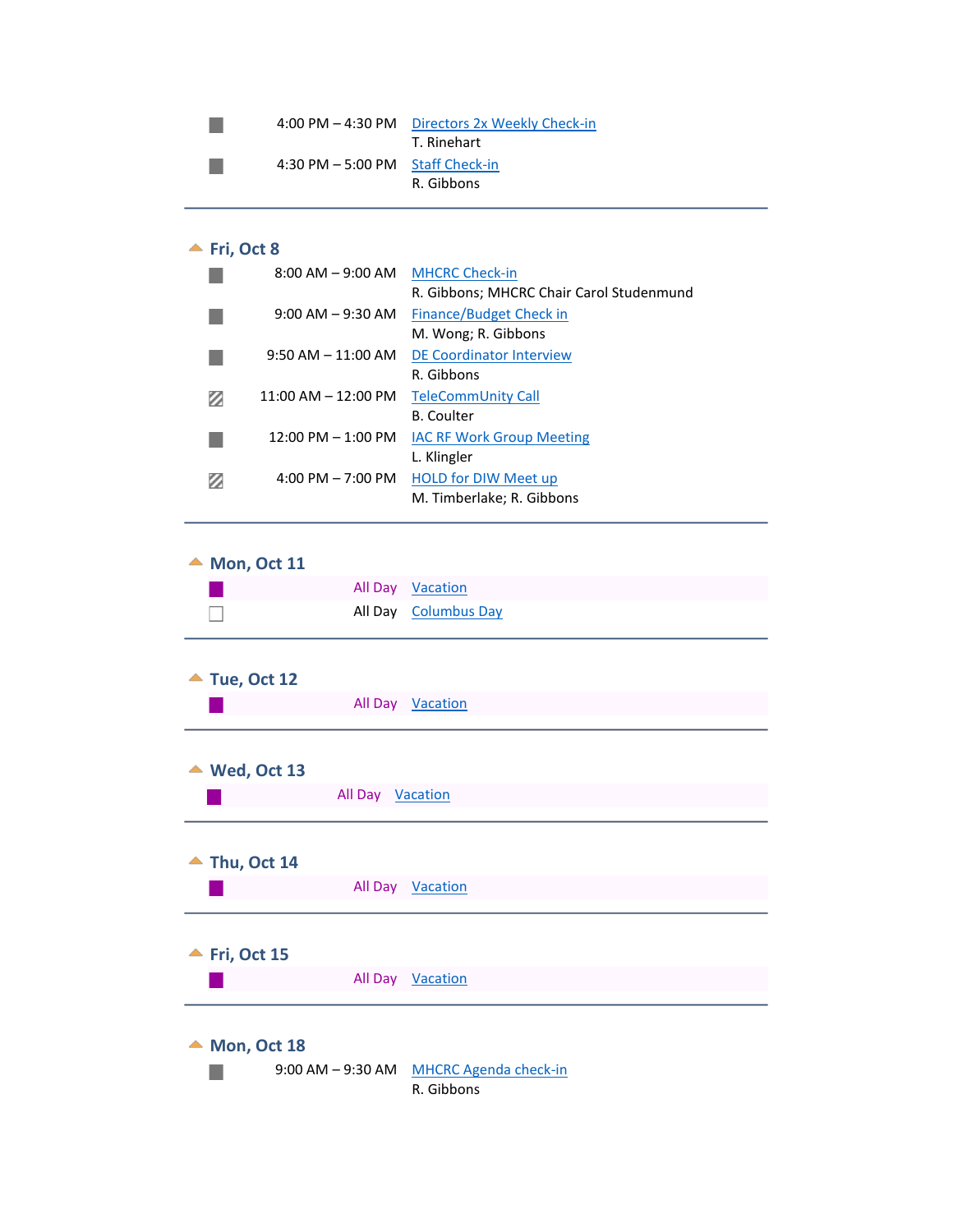| $11:00$ AM $- 11:30$ AM               | MHCRC unaudited financial report presentation run-<br>through<br>R. Gibbons |
|---------------------------------------|-----------------------------------------------------------------------------|
| $12:00 \text{ PM} - 12:30 \text{ PM}$ | <b>OCT-PGE-PacifiCorp</b><br>B. Gravely; A. Speer; J. Schoene               |
| $12:30$ PM $-1:00$ PM                 | <b>PEG Proposal Check-in</b><br><b>B.</b> Coulter                           |
| $1:00$ PM $-1:30$ PM                  | <b>Staff Check-in</b><br><b>B.</b> Coulter                                  |
| $1:30$ PM $- 2:00$ PM                 | <b>Plan OCT Tribal Summit Discussion Proposal</b><br>J. Eddings             |
| $2:00$ PM $- 2:45$ PM                 | Monthly SCPDX/OCT Check-in<br>K. Martin                                     |
| $4:00$ PM $- 4:30$ PM                 | <b>Staff Check-in</b><br>M. Schwartz                                        |
| $6:30$ PM $-9:00$ PM                  | <b>MHCRC Meeting</b><br>R. Gibbons                                          |
|                                       |                                                                             |

# ▲ Tue, Oct 19

<span id="page-3-0"></span>

| $8:00$ AM $-$ 8:45 AM  | <b>Candidate Review</b>                   |
|------------------------|-------------------------------------------|
|                        | A. Miranda                                |
| $9:00$ AM $- 10:00$ AM | <b>Team of Awesomeness</b>                |
|                        | K. Simpson                                |
| $12:00$ PM $- 1:00$ PM | <b>Pre-Negotiation Meeting</b>            |
|                        | B. Coulter                                |
| $2:00$ PM $- 2:30$ PM  | <b>FUP Team Meeting</b>                   |
|                        | M. Riddick; K. Daschel; J. Eddings; J. Li |
| 4:00 PM $-$ 4:30 PM    | Directors 2x Weekly Check-in              |
|                        | T. Rinehart                               |

# **Wed, Oct 20**

<span id="page-3-1"></span>

| $8:30$ AM $-9:30$ AM    | <b>Staff Check-in</b><br>R. Gibbons                  |
|-------------------------|------------------------------------------------------|
| $9:30$ AM $- 10:00$ AM  | <b>DIN Community Leads</b><br>Gibbons, Rebecca       |
| $11:00$ AM $- 11:30$ AM | Elisabeth/Kevin Check-in<br>K. Martin                |
| $11:30$ AM $- 12:00$ PM | Digital Equity Monthly Check-in<br>A. Durbin         |
| $2:00$ PM $- 2:30$ PM   | <b>ILEC Discussion</b><br>M. Haium; K. Simpson       |
| $2:30$ PM $-3:00$ PM    | Ziply-OCT<br>J. Epley; J. Schoene                    |
| $4:15$ PM $-5:00$ PM    | <b>DIN/DEAP Planning Team meetings</b><br>R. Gibbons |
| $6:00$ PM $-6:45$ PM    | Dyad                                                 |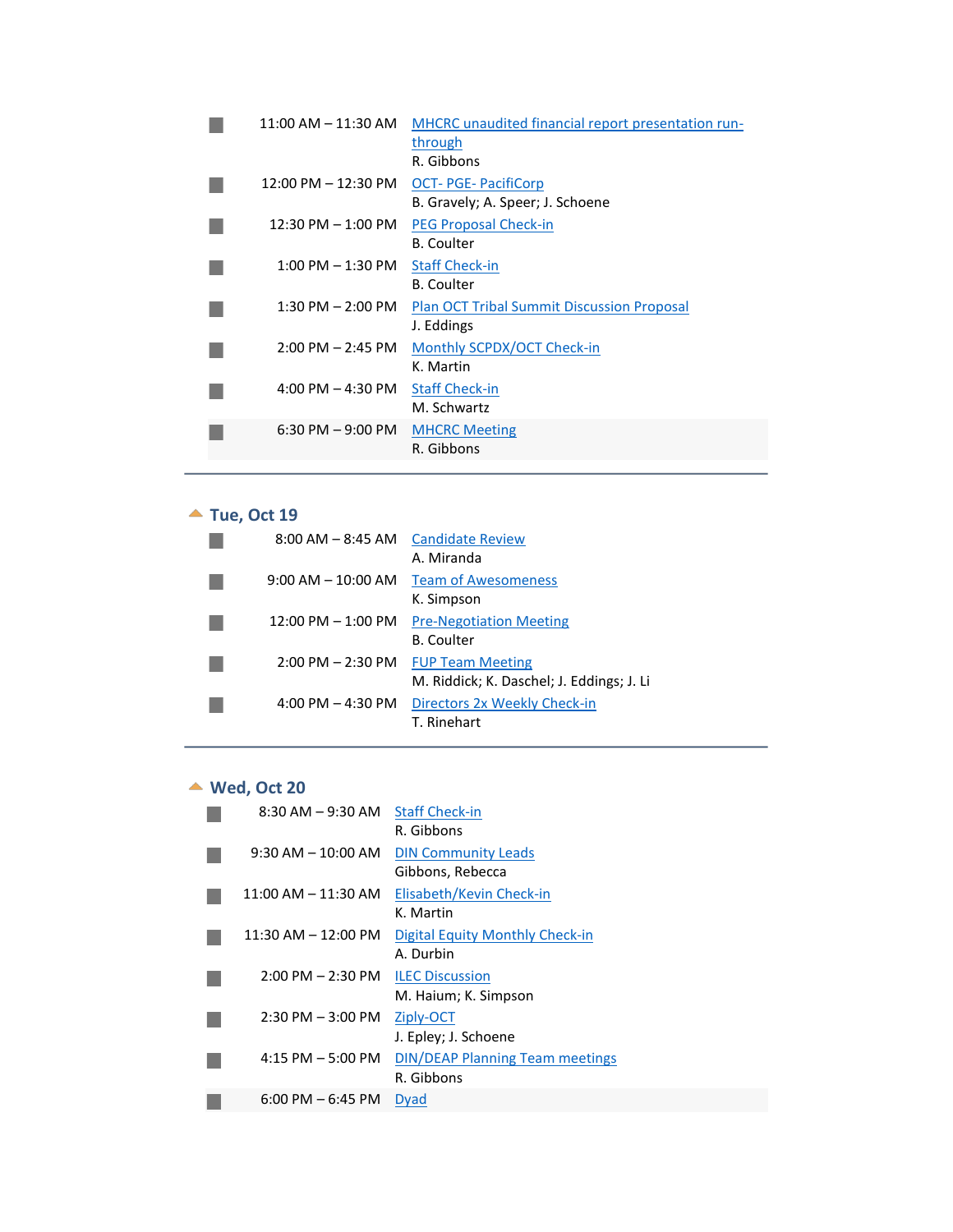# ▲ Thu, Oct 21

<span id="page-4-0"></span>

|   | $9:00$ AM $-9:30$ AM  | Finance/Budget Check in              |
|---|-----------------------|--------------------------------------|
|   |                       | M. Wong; R. Gibbons                  |
|   | $9:45$ AM $-12:15$ PM | <b>MHCRC Sidebar meeting</b>         |
|   |                       | <b>B.</b> Coulter                    |
|   | $1:00$ PM $- 2:00$ PM | <b>Staff Check-in</b>                |
|   |                       | A. Miranda                           |
| Ø | $3:00$ PM $-3:45$ PM  | <b>MetroEast Leadership Check-in</b> |
|   |                       | R. Gibbons                           |

# **<u>★ Fri, Oct 22</u>**

<span id="page-4-1"></span>

|   | 10:00 AM - 10:30 AM Staff Check-in |                                                      |
|---|------------------------------------|------------------------------------------------------|
|   |                                    | J. Eddings                                           |
|   |                                    | 11:00 AM - 11:45 AM MEET: Cmr. Rubio/Elisabeth Perez |
|   |                                    | Commissioner Rubio                                   |
| Ø | $11:00$ AM $- 12:00$ PM            | TeleCommUnity Call                                   |
|   |                                    | <b>B.</b> Coulter                                    |
|   | $12:00$ PM $-1:00$ PM              | <b>IAC RF Work Group</b>                             |
|   |                                    | L. Klingler                                          |
|   |                                    |                                                      |

# ▲ Mon, Oct 25

<span id="page-4-2"></span>

| $10:00$ AM $- 11:00$ AM             | MHCRC + Open Signal Contract Renewal Kick-Off Meeting |
|-------------------------------------|-------------------------------------------------------|
|                                     | R. DeBey                                              |
| $11:30$ AM $- 12:30$ PM             | <b>Staff Check-in</b>                                 |
|                                     | R. Gibbons                                            |
| $1:00$ PM $-1:30$ PM                | <b>Staff Check-in</b>                                 |
|                                     | <b>B.</b> Coulter                                     |
| $2:00$ PM $- 2:30$ PM               | <b>Staff Check-in</b>                                 |
|                                     | K. Daschel                                            |
| $4:00 \text{ PM} - 4:30 \text{ PM}$ | <b>Staff Check-in</b>                                 |
|                                     | M. Schwartz                                           |
| $4:30$ PM $-5:00$ PM                | <b>Exec Assistant Interviews</b>                      |
|                                     | A. Miranda                                            |
| $4:30$ PM $-5:10$ PM                | <b>Comcast Renewal Check-in</b>                       |
|                                     | <b>B.</b> Coulter                                     |
| $5:00$ PM $-5:30$ PM                | Update mtg. extended                                  |
|                                     | <b>B.</b> Coulter                                     |
|                                     |                                                       |

▲ Tue, Oct 26

**College** 

<span id="page-4-3"></span>9:00 AM – 9:25 AM BIPOC in tech recap & next steps

J. Wiener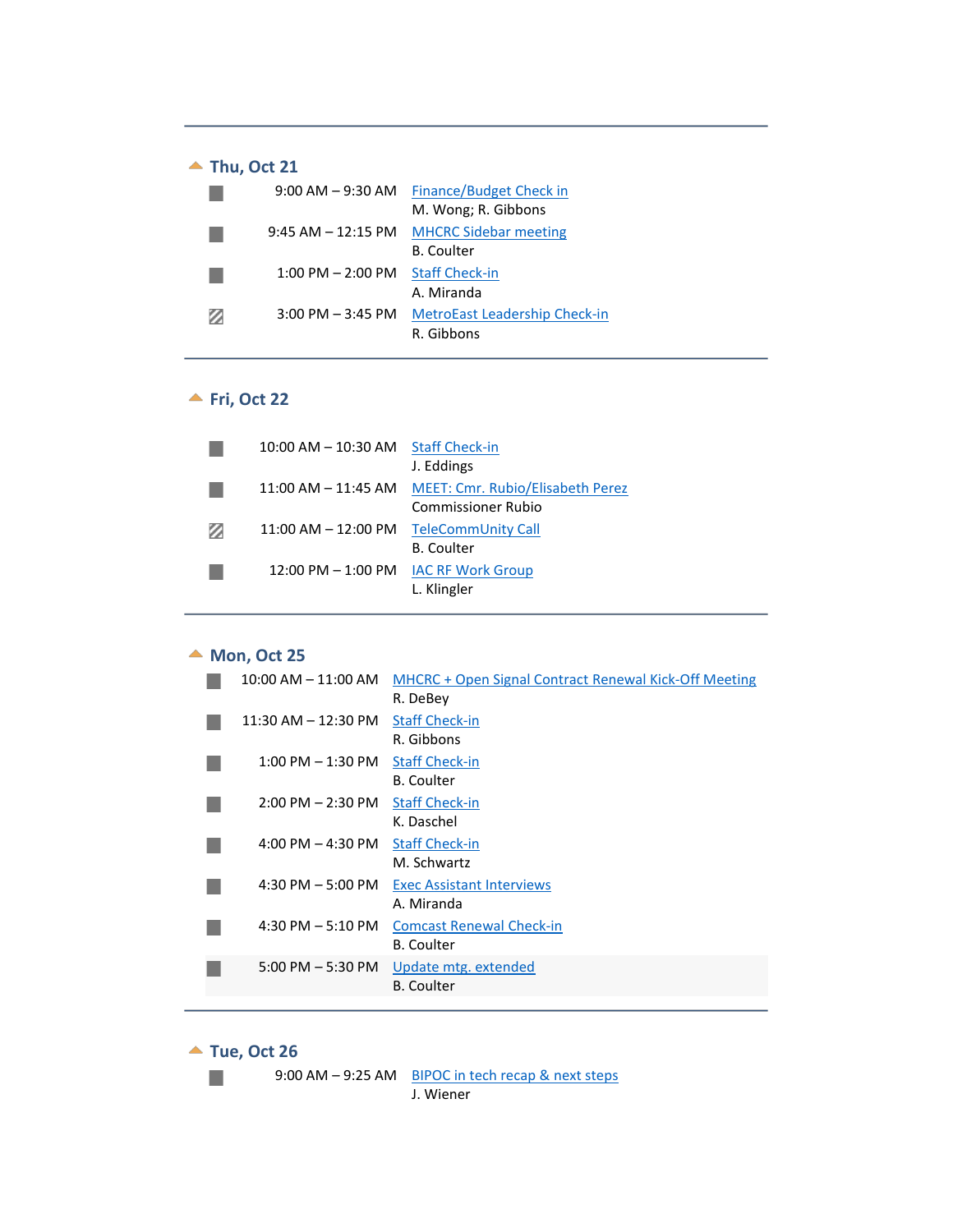| $9:30$ AM $-11:30$ AM   | City African American Network Work (CAAN) Session<br>A. Miranda; D. Bradley                      |
|-------------------------|--------------------------------------------------------------------------------------------------|
| $10:00$ AM $- 11:00$ AM | Telecom-OCT<br>K. Lyons; J. Schoene; M. Pabst; A. Johnson; A. Galloway;<br>K. Allen              |
| 11:30 AM – 12:00 PM     | <b>Staff Check-in</b><br>A. Miranda                                                              |
| $1:00$ PM $- 2:00$ PM   | <b>Meet to Finalize Proposal</b><br><b>B.</b> Coulter                                            |
| $3:30$ PM $-$ 4:00 PM   | Monthly HR/OCT Meeting<br>A. Lane                                                                |
| $4:15$ PM $- 4:30$ PM   | <b>Staff Check-in</b><br>M. Schwartz                                                             |
| 5:30 PM $-6:30$ PM      | <b>MetroEast Board Meeting</b><br>R. Gibbons; R. DeBey; M. Sumpter; K. Lombardozzi; T.<br>Thomas |

# **Wed, Oct 27**

<span id="page-5-0"></span>

| 10:30 AM $-$ 11:00 AM OCT staff meeting                           |  |
|-------------------------------------------------------------------|--|
| A. Miranda; M. Wong; J. Eddings; K. Daschel; R. Gibbons; J.       |  |
| Li; R. DeBey; B. Coulter; L. Gonzalez Baird                       |  |
| <b>Digital Inclusion Network Meeting</b><br>$2:30$ PM $-$ 4:00 PM |  |
| R. Gibbons                                                        |  |
| 4:15 PM – 5:00 PM DIN/DEAP Planning Team meetings                 |  |
| R. Gibbons                                                        |  |
| $6:00 \text{ PM} - 6:45 \text{ PM}$<br>Dyad                       |  |

#### ▲ Thu, Oct 28

<span id="page-5-1"></span>

| $9:00$ AM $-9:30$ AM    | Finance/Budget Check-in<br>M. Wong; R. Gibbons                                         |
|-------------------------|----------------------------------------------------------------------------------------|
| $11:00$ AM $- 12:30$ PM | <b>Negotiations Prep</b><br>B. Coulter; T. Robinson; G. Karish; R. Gibbons; R. Nielsen |
| $1:30$ PM $- 2:00$ PM   | <b>Staff Check-in</b><br>J. Li                                                         |
| $3:15$ PM $-3:45$ PM    | <b>MHCRC-MetroEast Check-in</b><br>S. Chisom                                           |
| 4:00 PM $-$ 4:30 PM     | Directors 2x Weekly Check-in<br>T. Rinehart                                            |
| 4:30 PM $-$ 4:45 PM     | <b>ACS</b><br>K. Daschel; G. Doty; M. Cohen                                            |

#### ▲ Fri, Oct 29

 $\mathcal{C}^{\mathcal{A}}$ 

<span id="page-5-2"></span>9:00 AM – 9:45 AM Coordination on Digital Justice/Equity work + some surveillance/privacy updates H. Dominguez Aguirre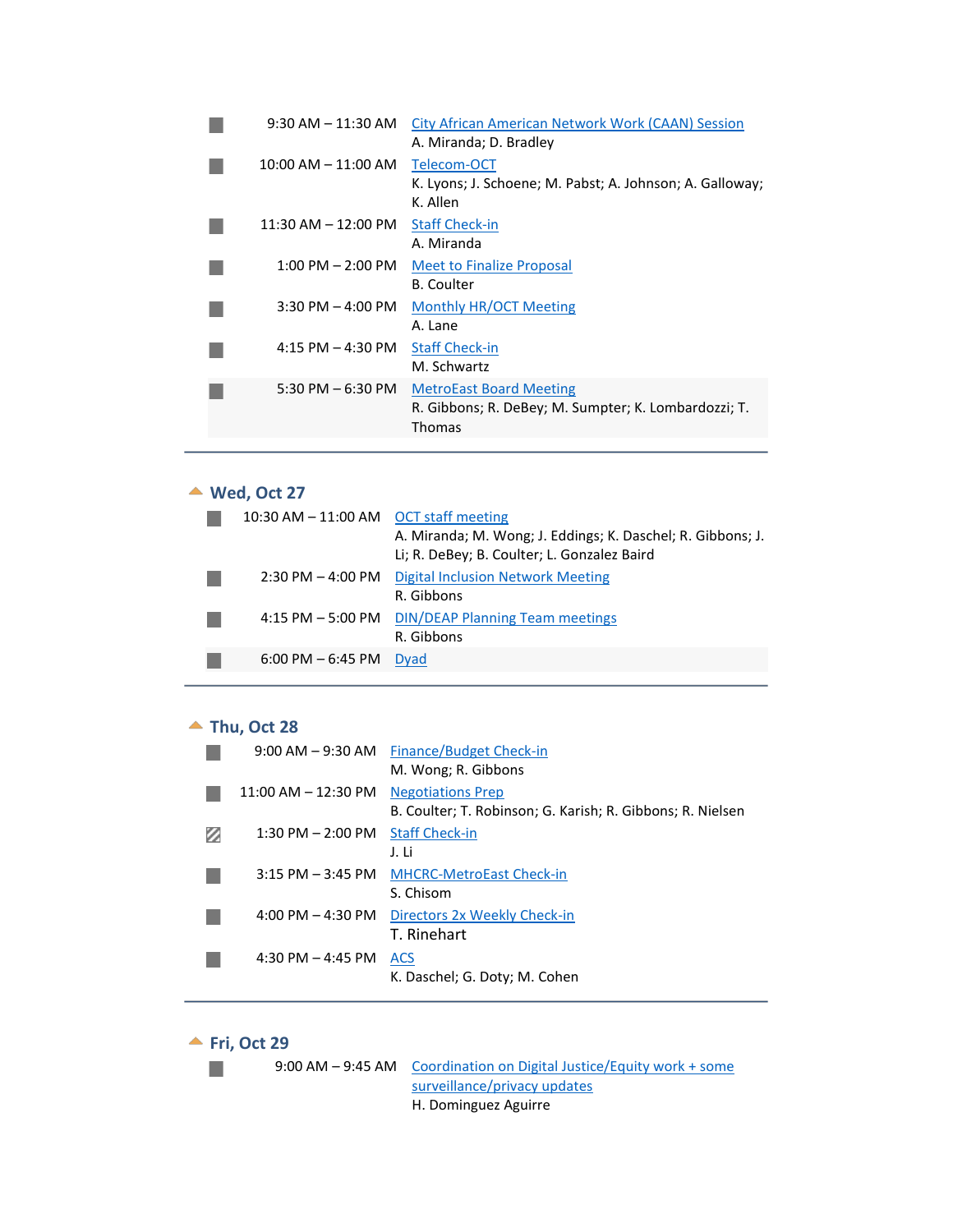| $10:00$ AM $- 10:45$ AM             | Meeting: OGR & Office for Community Technology re:        |
|-------------------------------------|-----------------------------------------------------------|
|                                     | <b>Federal Agenda Development</b>                         |
|                                     | <b>B.</b> Fraley                                          |
| $11:30$ AM $- 12:00$ PM             | <b>Staff Check-in</b>                                     |
|                                     | M. Riddick                                                |
| $1:00$ PM $- 2:00$ PM               | <b>Rescue Plan Project Managers/Delivery Team monthly</b> |
|                                     | coordination Check-in                                     |
|                                     | S. Schmanski; Q. Bauer; J. Chang; A. Chomowicz; N.        |
|                                     | Falbo; A. Fleck-Rosete; R. Gibbons; J. Hawthorne; K.      |
|                                     | Hull; R. Kinsella; K. Krueger; K. Lee; R. Levine; C.      |
|                                     | Montez; M. Montoya; A. Roberts; M. Schwartz; G.           |
|                                     | Scott; D. Shephard; M. Tschabold; S. Ambati; J. Blade; S. |
|                                     | Craig; C. Kendrick; K. Marin; L. Oppenheimer; S. Yao      |
|                                     | Long; S. Santner; R. Boyle; J. Dutt; N. Leamy; T. Booker; |
|                                     | J. Duhamel; B. Coleman                                    |
|                                     |                                                           |
| $2:00 \text{ PM} - 2:45 \text{ PM}$ | <b>MHCRC-Comcast Check-in</b>                             |
|                                     | T. Goodman                                                |

# **November 2021**

# $\triangle$  Mon, Nov 1

<span id="page-6-0"></span>

| 10:00 AM – 10:30 AM                  | <b>BETS Manager/Office for Community Technology (OCT)</b> |
|--------------------------------------|-----------------------------------------------------------|
|                                      | <b>Meet and Greet</b>                                     |
|                                      | L. Mitchell                                               |
| $11:00$ AM $- 12:00$ PM              | City of Portland-DCTC meeting                             |
|                                      | J. Fink; K. Martin; H. Dominguez Aguirre; S. Newberry; M. |
|                                      | Claudel; J. Li; M. Kramer                                 |
| $12:00 \text{ PM} - 1:00 \text{ PM}$ | <b>Audit Check-in</b>                                     |
|                                      | K. Sanders; M. Wong; R. Gibbons                           |
| $12:30$ PM $-1:00$ PM                | OCT records request - next steps                          |
|                                      | <b>B.</b> Coulter                                         |
| $1:00$ PM $-1:30$ PM                 | <b>Staff Check-in</b>                                     |
|                                      | <b>B.</b> Coulter                                         |
| $1:30$ PM $- 2:30$ PM                | <b>MHCRC Retreat Planning</b>                             |
|                                      | R. Gibbons                                                |
| $2:00 \text{ PM} - 4:00 \text{ PM}$  | <b>OFP/Link Oregon Board Meeting</b>                      |
|                                      | S. Wheeler; K. Danka; D. Barber; R. Bass; S. Corbato; M.  |
|                                      | Thurston; T. Kirk                                         |
| $4:00$ PM $- 4:30$ PM                | <b>Staff Check-in</b>                                     |
|                                      | M. Schwartz                                               |
| 4:30 PM $-$ 5:30 PM                  | <b>Staff Check-in</b>                                     |
|                                      | R. Gibbons                                                |
|                                      |                                                           |

# **▲ Tue, Nov 2**

<span id="page-6-1"></span>

| All Day 000 |                                                |
|-------------|------------------------------------------------|
|             | All Day Director Perez 000<br>Perez, Elisabeth |
|             |                                                |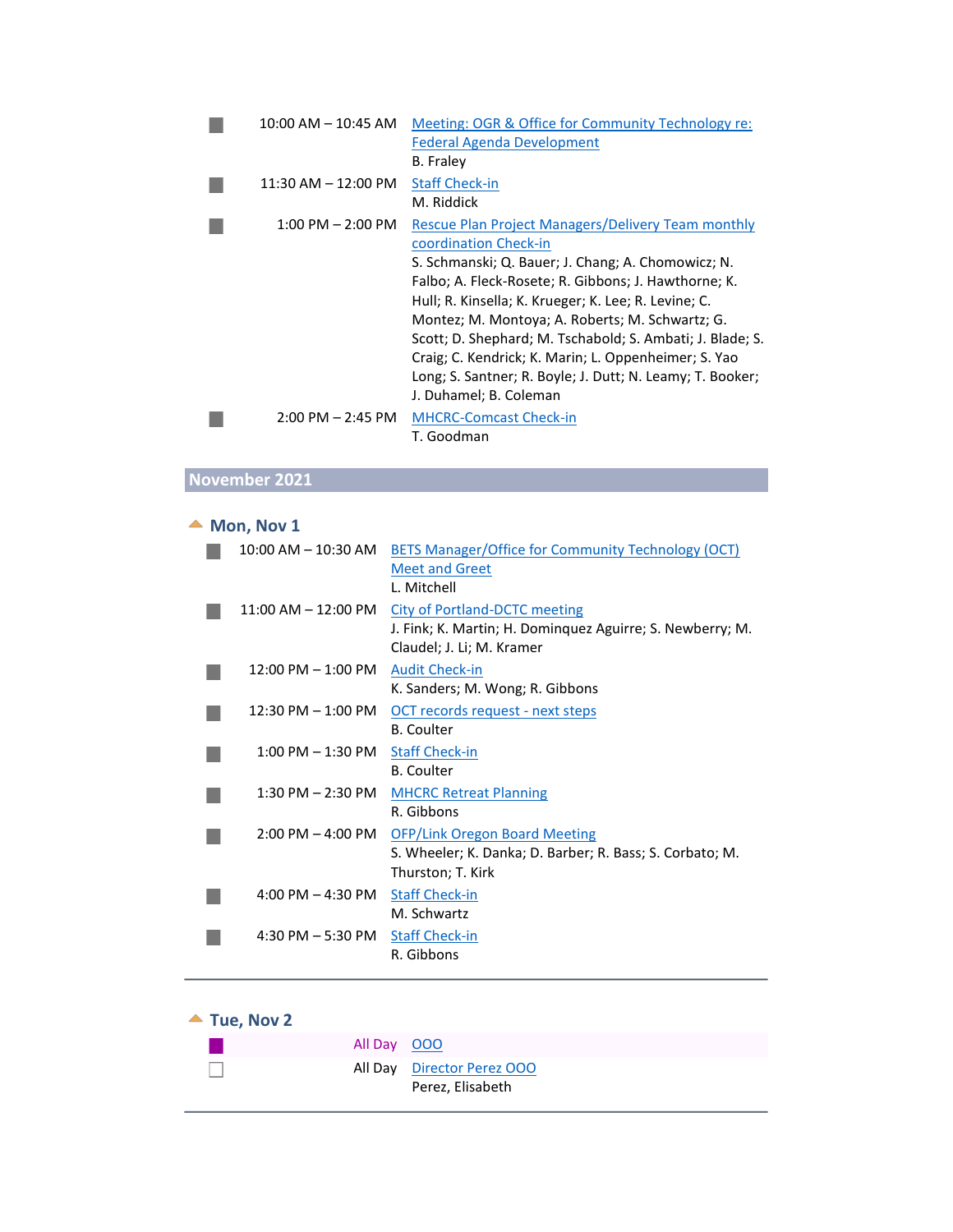#### ▲ Wed, Nov 3

<span id="page-7-0"></span>All Day 000  $\mathcal{L}_{\mathcal{A}}$ 

# ▲ Thu, Nov 4

<span id="page-7-1"></span>

| $9:00$ AM $-9:30$ AM                 | <b>Finance/Budget Check-in</b><br>M. Wong; R. Gibbons                 |
|--------------------------------------|-----------------------------------------------------------------------|
| $10:00$ AM $- 11:00$ AM              | <b>Team of Awesomeness</b><br>K. Simpson                              |
| $12:00$ PM $- 12:30$ PM              | <b>MEET: OHSU Local Relations Director</b><br>J. Schoene, M. Harrison |
| $12:00 \text{ PM} - 1:00 \text{ PM}$ | <b>Bureau Directors Monthly Meeting</b><br>T. Rinehart                |
| $1:30$ PM $- 2:00$ PM                | <b>Quarterly BTS/OCT Check-in</b><br>J. Baer                          |
| $2:00$ PM $-5:00$ PM                 | <b>WORK SESSION: Fall BMP</b><br>Mayor Ted Wheeler                    |
| $3:00$ PM $-3:45$ PM                 | <b>MetroEast Leadership Check-in</b><br>R. Gibbons                    |

**<u>★ Fri, Nov 5</u>** 

<span id="page-7-2"></span>

| $9:00$ AM $-9:45$ AM                | <b>MHCRC Chair Monthly Check-in</b><br>R. Gibbons: Chair Carol Studenmund |
|-------------------------------------|---------------------------------------------------------------------------|
| $9:45 AM - 11:00 AM$                | <b>Interviews</b><br>A. Miranda                                           |
| $10:00$ AM $- 12:00$ PM             | <b>Economic Recovery Task Force</b><br>K. Branam                          |
| $11:00$ AM $- 11:30$ AM             | Comcast-MHCRC Check-in<br>T. Goodman                                      |
| 11:00 AM - 12:00 PM                 | <b>TeleCommUnity Call</b><br>B. Coulter                                   |
| $12:00$ PM $-1:00$ PM               | <b>IAC RF Work Group</b><br>L. Klingler                                   |
| $1:00$ PM $- 2:00$ PM               | <b>Interview</b><br>A. Miranda                                            |
| $2:15$ PM $- 2:45$ PM               | <b>Budget Kick-Off Meeting</b><br>R. Gibbons; J. Li; A. Miranda; M. Wong  |
| $3:00 \text{ PM} - 4:30 \text{ PM}$ | <b>Interview</b><br>A. Miranda                                            |

<span id="page-7-3"></span>

| $\triangle$ Mon, Nov 8 |             |  |  |  |
|------------------------|-------------|--|--|--|
|                        | All Day 000 |  |  |  |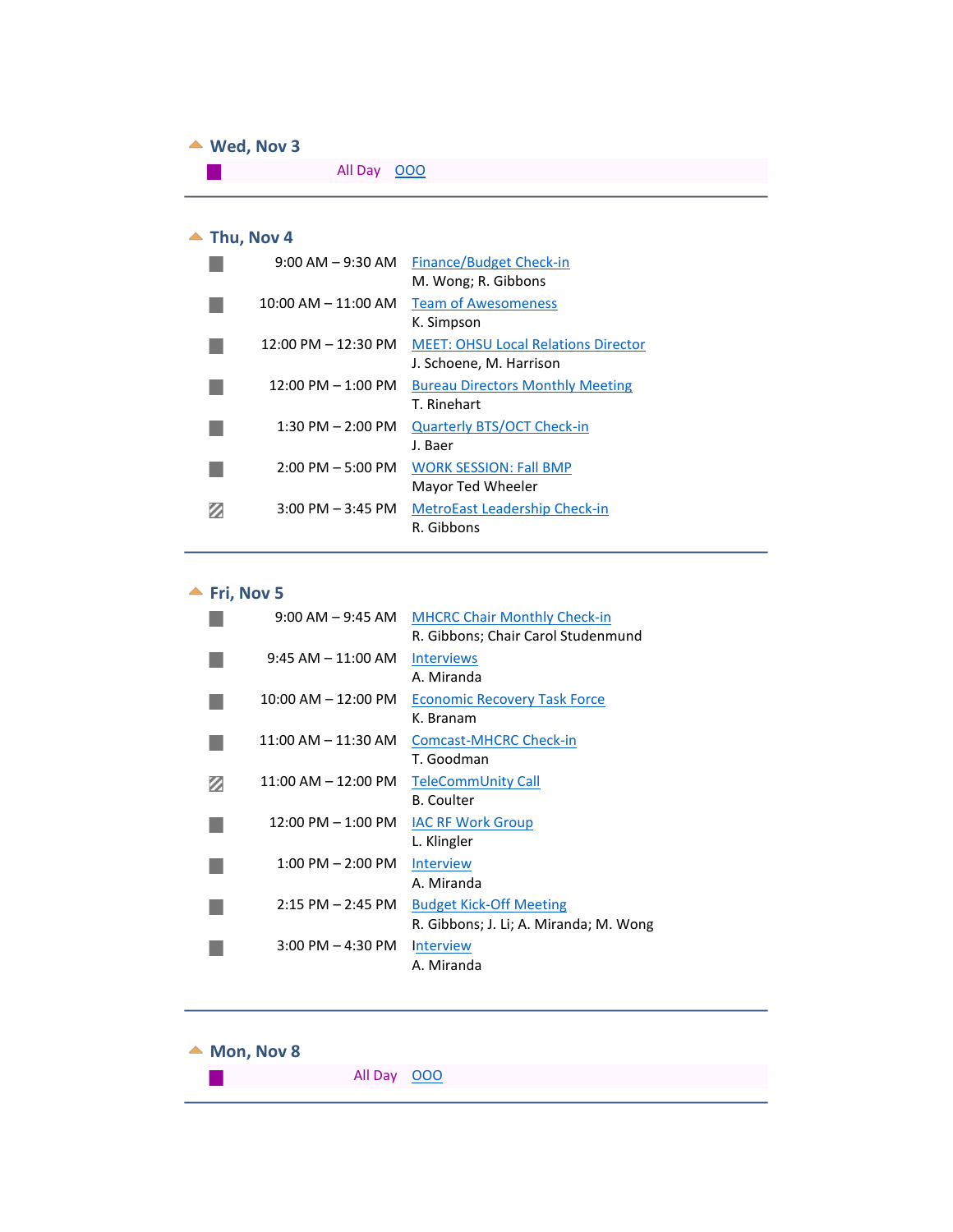# ▲ Tue, Nov 9

<span id="page-8-0"></span>

| $9:00$ AM $-$ 10:00 AM              | <b>FUP Team Meeting</b>                          |
|-------------------------------------|--------------------------------------------------|
|                                     | M. Riddick; K. Daschel; J. Eddings; J. Li        |
| $10:00$ AM $- 10:30$ AM             | Elisabeth/Kevin Check-in                         |
|                                     | K. Martin                                        |
| $10:30$ AM $ 11:00$ AM              | <b>Staff Check-in</b>                            |
|                                     | A. Miranda                                       |
| $11:30$ AM $-$ 3:30 PM              | <b>Digital Equity Coordinator Interviews</b>     |
|                                     | R. Gibbons                                       |
| $2:00$ PM $- 2:30$ PM               | <b>Staff Check-in</b>                            |
|                                     | R. Gibbons                                       |
| $4:00 \text{ PM} - 4:30 \text{ PM}$ | Directors 2x Weekly Check-in                     |
|                                     | T. Rinehart                                      |
| 4:30 PM $-5:30$ PM                  | <b>Future Planning Discussion (OCT/PBOT/BPS)</b> |
|                                     | A. Durbin                                        |
| $6:00$ PM $-6:45$ PM                | <b>Dyad</b>                                      |

# **Wed, Nov 10**

<span id="page-8-1"></span>

| $8:00$ AM $-$ 8:30 AM   | <b>PRR Meeting</b><br>K. Simpson                                                                        |
|-------------------------|---------------------------------------------------------------------------------------------------------|
| $8:30$ AM $-9:30$ AM    | <b>Staff Check-in</b><br>R. Gibbons                                                                     |
| $9:30$ AM $- 10:00$ AM  | <b>Comcast Renewal Check-in</b><br><b>B.</b> Coulter                                                    |
| $10:00$ AM $- 10:30$ AM | <b>City Economist Introduction and Info Session</b><br>P. Hulseman                                      |
| 10:30 AM – 11:00 AM     | <b>DEC Position Decision-Making</b><br>R. Gibbons                                                       |
| 10:30 AM – 11:00 AM     | <b>OCT</b> staff meeting<br>A. Miranda; M. Wong; J. Eddings; R. Gibbons; J. Li; R.<br>DeBey; B. Coulter |
| $2:00$ PM $- 2:30$ PM   | <b>Discuss OCT New ROW Code budget possibilities</b><br>J. Eddings                                      |
| $2:45$ PM $-3:00$ PM    | Quick follow-up question<br>A. Pearce                                                                   |
| $4:15$ PM $-5:00$ PM    | <b>DIN/DEAP Planning Team meetings</b><br>R. Gibbons                                                    |

#### <span id="page-8-2"></span> $\blacktriangle$  Thu, Nov 11

|  | All Day Veterans' Day |
|--|-----------------------|
|  |                       |

<span id="page-8-3"></span> $\blacktriangle$  Fri, Nov 12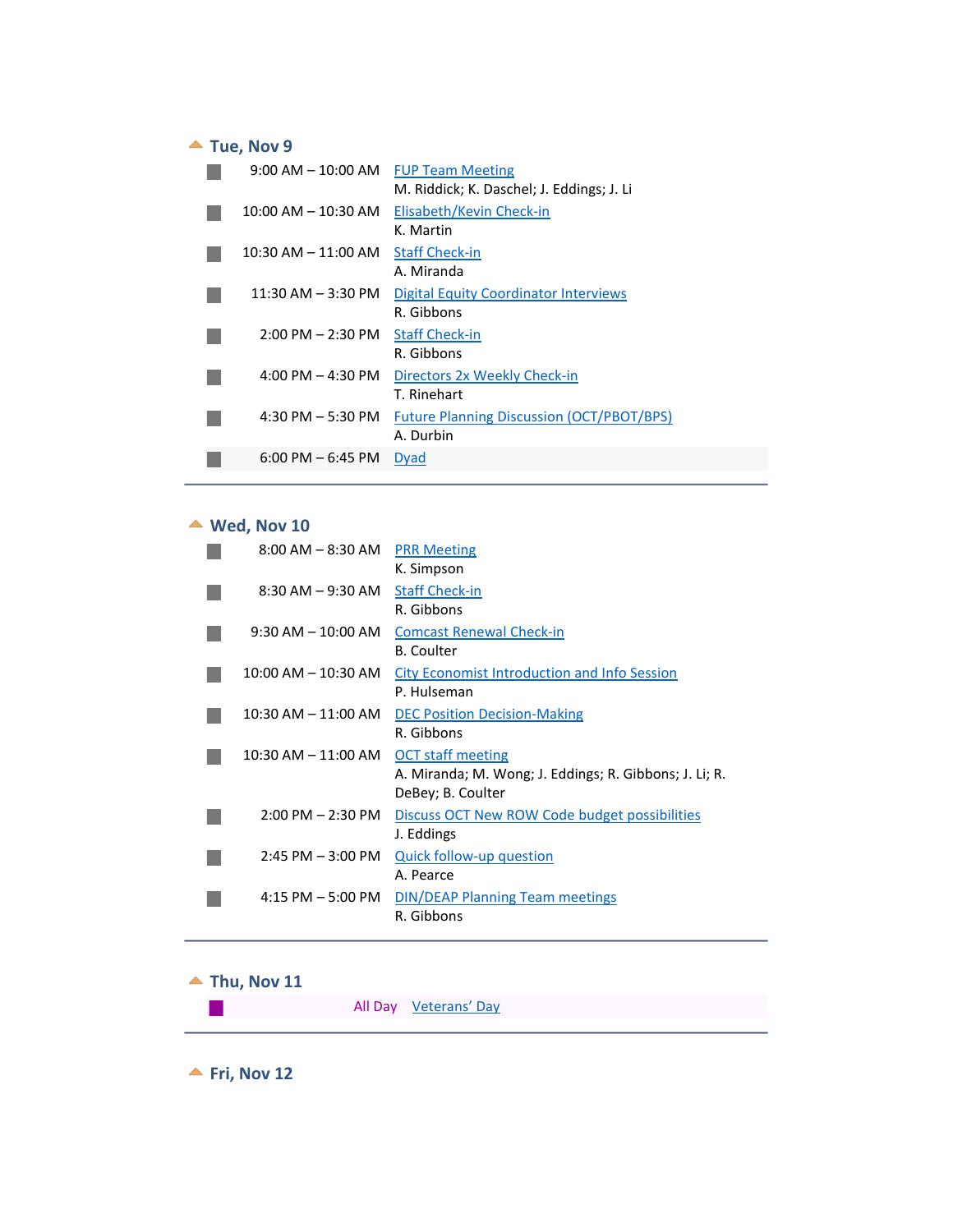| $8:30$ AM $-9:00$ AM                 | Finance/Budget Check in<br>M. Wong; R. Gibbons                 |
|--------------------------------------|----------------------------------------------------------------|
| $9:00 \text{ AM} - 10:00 \text{ AM}$ | <b>Tribal Summit Planning</b><br>R. DeBey                      |
| $10:00$ AM $- 10:45$ AM              | OGR/OCT check-in<br>E. Noll                                    |
| $11:00$ AM $- 12:00$ PM              | <b>MetroEast Contract Renewal Kick-Off</b><br>R. DeBey         |
| $1:00 \text{ PM} - 2:00 \text{ PM}$  | <b>Executive Team Meeting</b><br>A. Miranda; R. Gibbons; J. Li |

# $M$  Mon, Nov 15

<span id="page-9-0"></span>

| $11:00$ AM $- 11:30$ AM | <b>Staff Check-in</b>                      |
|-------------------------|--------------------------------------------|
|                         | J. Eddings                                 |
| 11:30 AM - 12:00 PM     | <b>Staff Check-in</b>                      |
|                         | K. Daschel                                 |
| $1:30$ PM $- 2:00$ PM   | <b>Talk Through CMC Calendar Revisions</b> |
|                         | R. DeBey                                   |
| $2:00$ PM $- 2:30$ PM   | hold: CBP discussion                       |
| $2:00$ PM $- 2:30$ PM   | Meeting Check-in with OCT                  |
|                         | A. Miranda                                 |
| $3:30$ PM $-4:00$ PM    | <b>Staff Check-in</b>                      |
|                         | <b>B.</b> Coulter                          |
| $4:00$ PM $-4:30$ PM    | <b>Staff Check-in</b>                      |
|                         | M. Schwartz                                |
|                         |                                            |

# $\blacktriangle$  Tue, Nov 16

<span id="page-9-1"></span>

|                                     | 9:00 AM – 10:00 AM Team of Awesomeness                      |
|-------------------------------------|-------------------------------------------------------------|
|                                     | K. Simpson                                                  |
| $10:00$ AM $-$ 1:00 PM              | <b>Unidos Leadership Training</b>                           |
| $12:00$ PM $-12:45$ PM              | Tribal Nation Summit (Presenter Dry Run) - Session 1        |
|                                     | <b>GR</b> - Tribal Relations                                |
| $1:00$ PM $- 2:00$ PM               | <b>Prepping for Tribal Summit Presentation</b>              |
|                                     | R. DeBey                                                    |
| $2:00 \text{ PM} - 3:00 \text{ PM}$ | <b>MHCRC Retreat/Strategic Planning - work session</b>      |
|                                     | R. Gibbons                                                  |
| $3:00$ PM $-3:30$ PM                | <b>FUP Team Meeting</b>                                     |
|                                     | M. Riddick; K. Daschel; J. Eddings; J. Li                   |
| $5:00 \text{ PM} - 6:30 \text{ PM}$ | <b>Finance Committee Meeting</b>                            |
|                                     | M. Wong                                                     |
| $5:00 \text{ PM} - 6:30 \text{ PM}$ | <b>MHCRC Finance Committee Meeting - Year-End Financial</b> |
|                                     | <b>Statement</b>                                            |
|                                     | M. Wong                                                     |
|                                     |                                                             |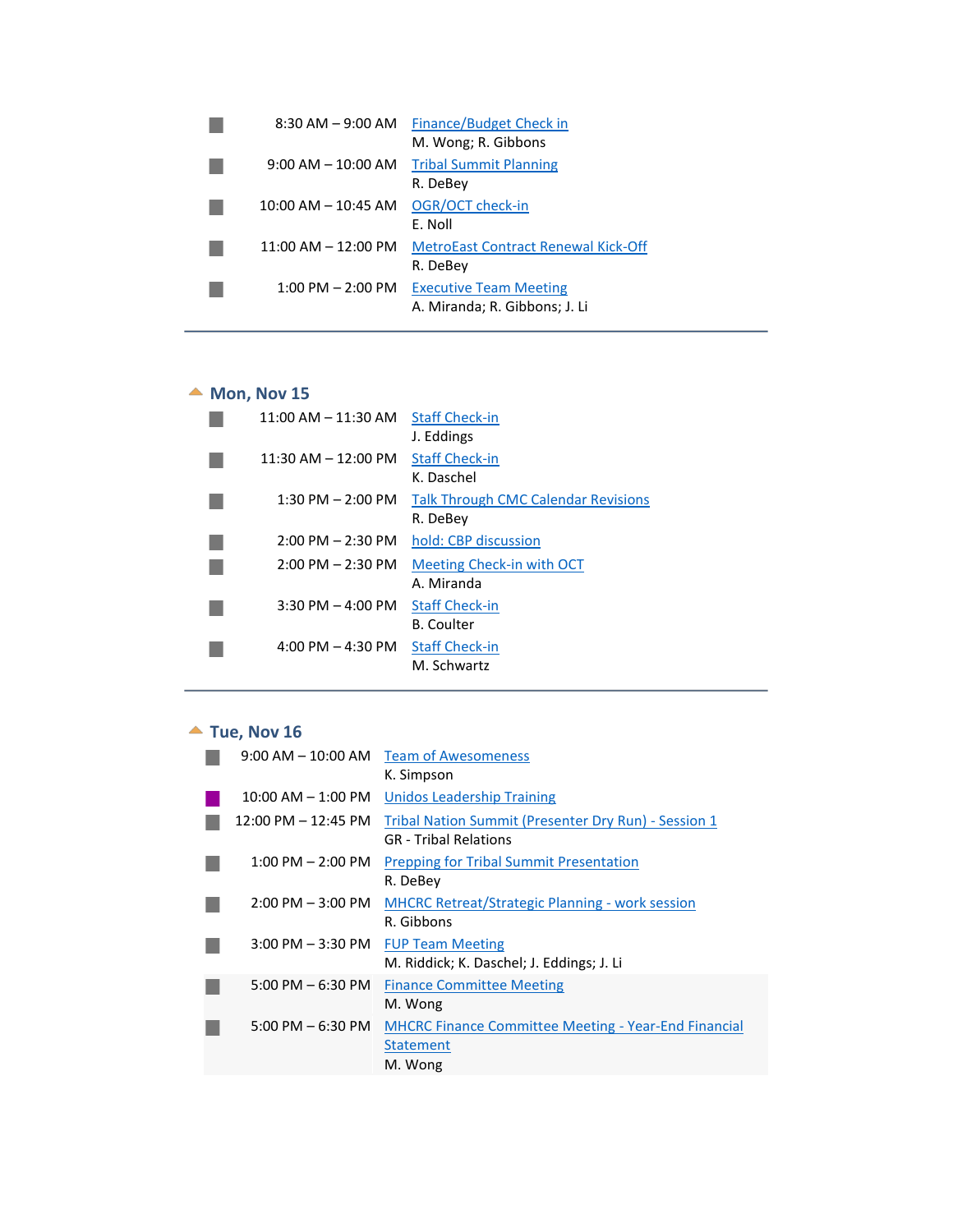# **Wed, Nov 17**

<span id="page-10-0"></span>

|   | 8:30 AM – 9:30 AM      | <b>Staff Check-in</b>                                       |
|---|------------------------|-------------------------------------------------------------|
|   |                        | R. Gibbons                                                  |
|   | $10:00$ AM $- 1:00$ PM | <b>Unidos Leadership Training</b>                           |
| z | $12:00$ PM $-12:45$ PM | <b>Tribal Nation Summit (Presenter Dry Run) - Session 2</b> |
|   |                        | <b>GR</b> - Tribal Relations                                |
|   | $1:30$ PM $- 2:00$ PM  | <b>Staff Check-in</b>                                       |
|   |                        | A. Lane                                                     |
|   | $2:30$ PM $-3:00$ PM   | Digital Equity Monthly Check-in                             |
|   |                        | A. Durbin                                                   |
|   | $3:30$ PM $-$ 4:00 PM  | <b>OCT Liaisons/BTS TBC Transition - Meet &amp; Greet</b>   |
|   |                        | L. Mitchell                                                 |
|   | $4:15$ PM $-5:00$ PM   | <b>DIN/DEAP Planning Team meetings</b>                      |
|   |                        | Gibbons, Rebecca                                            |
|   | $6:00$ PM $-7:30$ PM   | Dinner with NDIA Executive Director                         |
|   |                        | R. Gibbons; A. Siefer                                       |
|   |                        |                                                             |

#### $\blacktriangle$  Thu, Nov 18

<span id="page-10-1"></span>

|   | $8:30$ AM $-9:00$ AM    | <b>Staff Check-in</b>                                           |
|---|-------------------------|-----------------------------------------------------------------|
|   |                         | J. Li                                                           |
|   | $9:00$ AM $-9:30$ AM    | <b>Tribal Summit Run Through</b>                                |
|   |                         | R. Gibbons; A. Miranda                                          |
|   | $10:00$ AM $- 1:00$ PM  | <b>Unidos Leadership Training</b>                               |
|   | $11:00$ AM $- 11:45$ AM | <b>Commissioner Rubio &amp; Bureaus - Tribal Nations Summit</b> |
|   |                         | Commissioner Rubio; Director Long; Director Durbin              |
|   | $11:00$ AM $- 11:45$ AM | SPEAK: Tribal Nations Summit (Jillian)                          |
|   |                         | Commissioner Rubio; Director Long; City of Portland Tribal      |
|   |                         | Nations Summit Delegates                                        |
|   | $11:00$ AM $-12:00$ PM  | <b>Tribal Summit</b>                                            |
| Ø | $3:00$ PM $-3:45$ PM    | <b>MetroEast Leadership Check-in</b>                            |
|   |                         | R. Gibbons                                                      |
|   | 4:00 PM $-$ 4:30 PM     | <b>Finance/Budget Check-in</b>                                  |
|   |                         | M. Wong                                                         |
|   | $4:30$ PM $-5:00$ PM    | <b>OCT Check-in</b>                                             |
|   |                         | S. Carney; L. Maser; A. Miranda                                 |
|   | $5:00$ PM $-5:30$ PM    | Check-in                                                        |
|   |                         | R. Gibbons                                                      |
|   | $6:00$ PM $-6:45$ PM    | <b>Dyad</b>                                                     |
|   |                         |                                                                 |

<span id="page-10-2"></span> $\blacktriangle$  Fri, Nov 19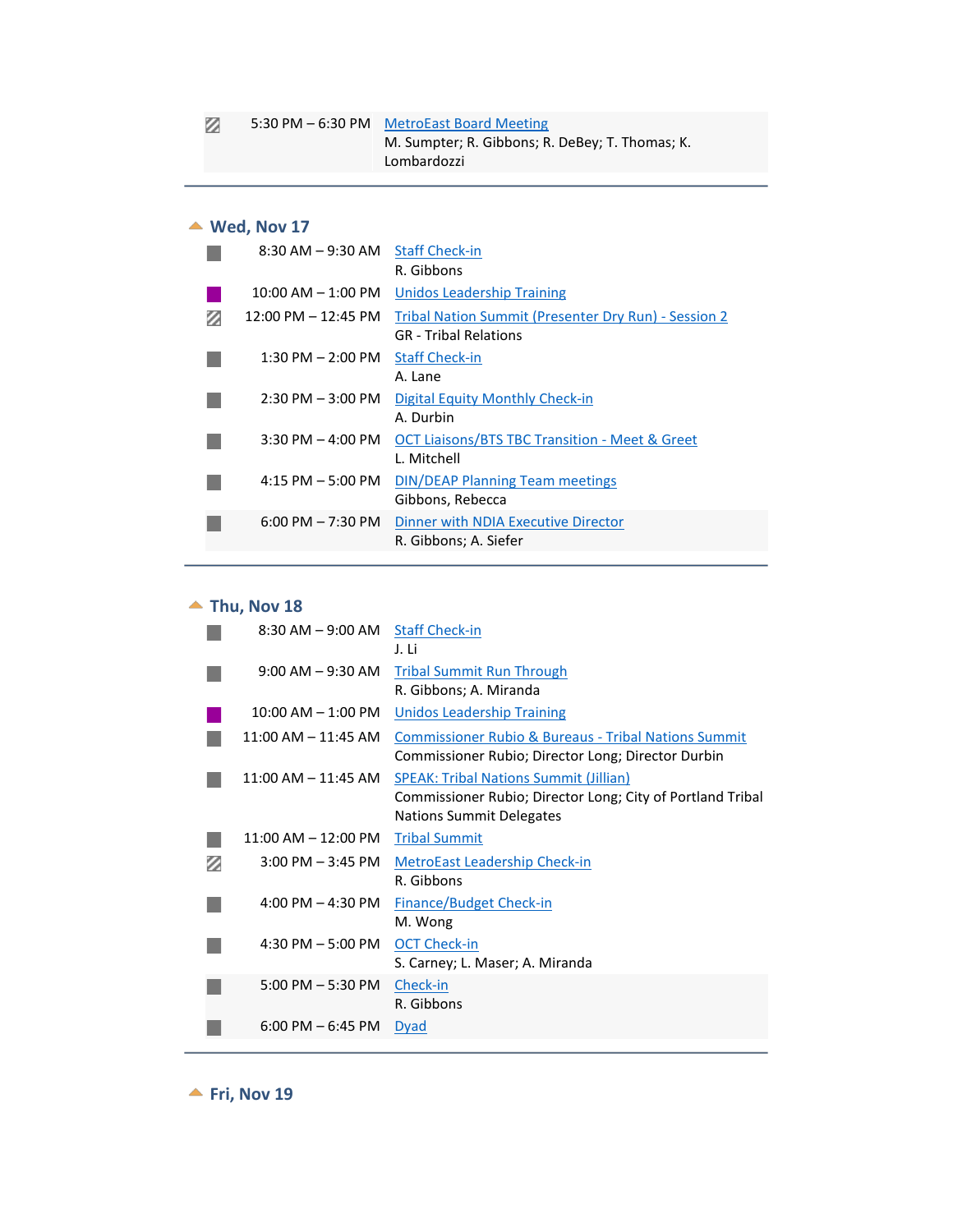| $9:00$ AM $-10:30$ AM               | <b>Tribal summit</b>                                 |
|-------------------------------------|------------------------------------------------------|
|                                     | J. Eddings; R. Gibbons; R. DeBey                     |
| $11:00$ AM $- 12:00$ PM             | MHCRC + Open Signal Work Session: Revising Reporting |
|                                     | <b>Requirements</b>                                  |
|                                     | R. DeBey                                             |
| 11:00 AM – 12:00 PM                 | <b>TeleCommUnity Call</b>                            |
|                                     | <b>B.</b> Coulter                                    |
| $1:00$ PM $-1:30$ PM                | <b>CARES Act Project Close-out</b>                   |
|                                     | R. Gibbons                                           |
| $2:45$ PM $-3:15$ PM                | <b>Franchise &amp; Things</b>                        |
|                                     | T. Goodman                                           |
| $4:00 \text{ PM} - 4:30 \text{ PM}$ | Further development of OCT Budget Request Strategy   |
|                                     | for new ROW Code Technical update of                 |
|                                     | PSCD/Operations                                      |
|                                     | J. Eddings                                           |

<span id="page-11-2"></span><span id="page-11-1"></span><span id="page-11-0"></span>

| Mon, Nov 22             |                                                             |  |  |
|-------------------------|-------------------------------------------------------------|--|--|
| $4:00$ PM $-4:30$ PM    | <b>Staff Check-in</b>                                       |  |  |
|                         | M. Schwartz                                                 |  |  |
| 4:30 PM $-$ 5:00 PM     | <b>OCT - BPS Community Leads Discussion</b>                 |  |  |
|                         | J. Schoene                                                  |  |  |
|                         |                                                             |  |  |
| Tue, Nov 23             |                                                             |  |  |
|                         | 4:00 PM - 4:30 PM Directors 2x Weekly Check-in              |  |  |
|                         | T. Rinehart                                                 |  |  |
| 5:30 PM $-6:30$ PM      | <b>MetroEast Board Meeting</b>                              |  |  |
|                         | M. Sumpter; R. DeBey; K. Lombardozzi; T. Thomas; R.         |  |  |
|                         | Gibbons                                                     |  |  |
|                         |                                                             |  |  |
| Wed, Nov 24             |                                                             |  |  |
| 10:30 AM – 11:00 AM     | <b>OCT staff meeting</b>                                    |  |  |
|                         | A. Miranda; M. Wong; J. Eddings; K. Daschel; R. Gibbons;    |  |  |
|                         | R. DeBey; B. Coulter; L. Gonzalez Baird                     |  |  |
| $11:00$ AM $- 11:30$ AM | <b>Staff Check-in</b>                                       |  |  |
|                         | J. Li                                                       |  |  |
| $1:00$ PM $- 2:00$ PM   | <b>Community Connectivity Meeting</b>                       |  |  |
|                         | J. Farkas; A. Don; K. Garcia; N. Young; B. Fox; T.          |  |  |
|                         | Dornbusch; T. Massey; K. Carl; K. Marin; N. Clark; J. Moss; |  |  |
|                         | R. Huizinga; G. Dirks                                       |  |  |
| $4:15$ PM $-5:00$ PM    | <b>DIN/DEAP Planning Team meetings</b>                      |  |  |
| $6:00$ PM $-6:45$ PM    | R. Gibbons<br>Dyad                                          |  |  |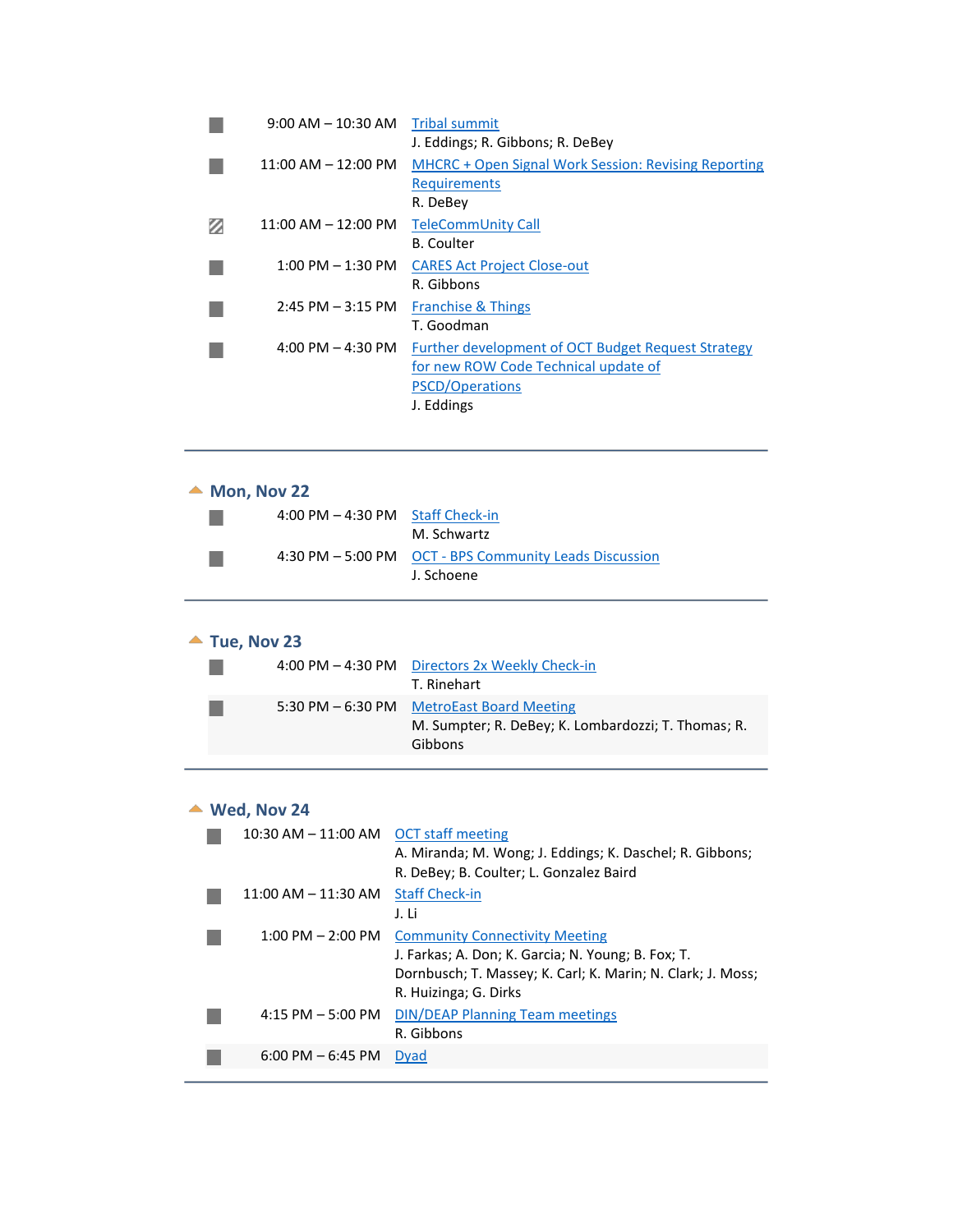<span id="page-12-2"></span><span id="page-12-1"></span><span id="page-12-0"></span>

| Thu, Nov 25             |                                                          |
|-------------------------|----------------------------------------------------------|
|                         | All Day Thanksgiving Day                                 |
|                         |                                                          |
|                         |                                                          |
|                         |                                                          |
| Fri, Nov 26             |                                                          |
|                         | All Day Friday after Thanksgiving Day                    |
|                         |                                                          |
|                         |                                                          |
| Mon, Nov 29             |                                                          |
| All Day 000             |                                                          |
|                         |                                                          |
|                         |                                                          |
| Tue, Nov 30             |                                                          |
|                         |                                                          |
| $9:00$ AM $-$ 10:00 AM  | <b>Team of Awesomeness</b>                               |
|                         | K. Simpson                                               |
| $9:30$ AM $-11:30$ AM   | 2022 State and Federal Legislative Agenda                |
| $11:30$ AM $- 12:00$ PM | <b>Moss Adam - Audit Follow-Up Questions</b>             |
|                         | M. Wong                                                  |
| $12:00$ PM $- 12:30$ PM | <b>Audit Check-In</b>                                    |
|                         | N. Rowlands                                              |
| $2:00$ PM $- 2:30$ PM   | <b>FUP Team Meeting</b>                                  |
|                         | M. Riddick; K. Daschel; J. Eddings; J. Li                |
| $2:30$ PM $-3:00$ PM    | <b>Team Meieran Meeting w/MHCRC</b>                      |
|                         | T. Pitzer; C. Castro; R. Gibbons; Chair Carol Studenmund |
| 4:00 PM $-$ 4:30 PM     | Directors 2x Weekly Check-in<br>T. Rinehart              |

# <span id="page-12-3"></span>**December 2021**

# **Wed, Dec 1**

<span id="page-12-4"></span>

| $8:30$ AM $-9:30$ AM    | <b>Staff Check-in</b><br>R. Gibbons                                     |
|-------------------------|-------------------------------------------------------------------------|
| $9:30$ AM $-10:00$ AM   | <b>Staff Check-in</b><br>M. Schwartz                                    |
| $10:30$ AM $- 11:00$ AM | <b>Staff Check-in</b><br>A. Miranda                                     |
| $11:00$ AM $- 12:30$ PM | Work session: Racial Equity Plan RBA homework<br>R. Gibbons             |
| $2:30$ PM $-3:30$ PM    | <b>OHSU</b> franchise agreement<br>A. Beharano; E. Mick; J. Li; C. Leon |
| $4:15$ PM $-5:00$ PM    | <b>DIN/DEAP Planning Team meetings</b><br>R. Gibbons                    |
| $6:00$ PM $-6:45$ PM    | <b>Dyad</b>                                                             |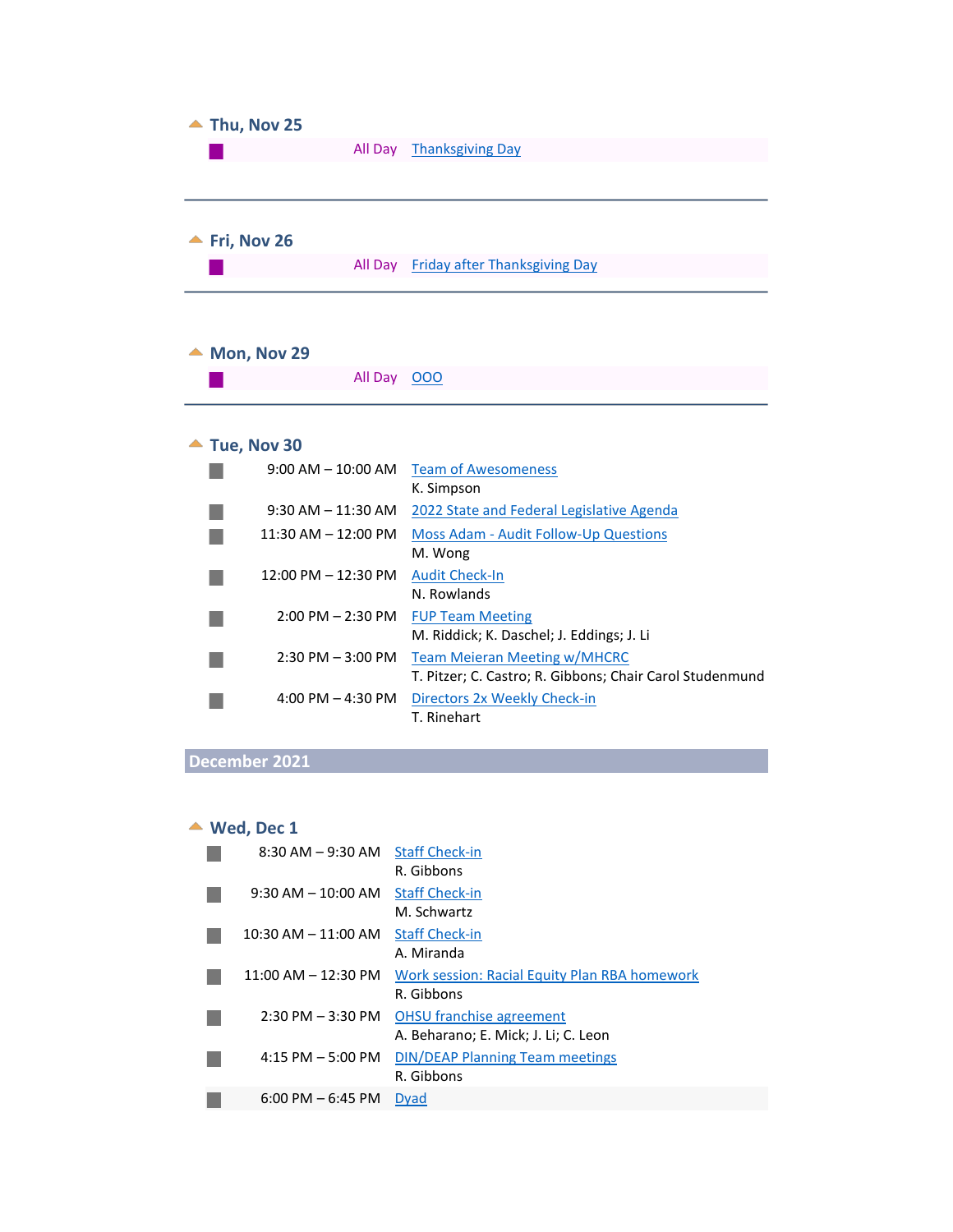<span id="page-13-0"></span>

| Thu, Dec 2                          |                                                                                         |
|-------------------------------------|-----------------------------------------------------------------------------------------|
| $9:00$ AM $-9:30$ AM                | <b>Public Records Discussion</b><br>M. Haium; J. Li; A. Bejarano; C. Leon; B. Coulter   |
| $9:30$ AM $-10:00$ AM               | <b>Quarterly Check-in</b><br>T. Rinehart                                                |
| $10:00$ AM $- 11:00$ AM             | <b>Comcast Renewal - Redline Prep</b><br><b>B.</b> Coulter                              |
| $11:00$ AM $- 11:45$ AM             | <b>MEET: Elisabeth Perez, Office for Community</b><br>Technology)<br>Commissioner Rubio |
| $1:00 \text{ PM} - 1:30 \text{ PM}$ | <b>Metroeast</b><br>R. Gibbons                                                          |
| $2:30$ PM $-3:00$ PM                | <b>Finance Meeting</b><br>M. Wong; R. Gibbons                                           |
| $3:00$ PM $-3:45$ PM                | <b>MetroEast Leadership Check-in</b><br>R. Gibbons                                      |
| $4:30$ PM $-5:00$ PM                | Elisabeth/Kevin check-in<br>K. Martin                                                   |

#### $\blacktriangle$  Fri, Dec 3

<span id="page-13-1"></span>

| $10:00$ AM $- 11:00$ AM | <b>MHCRC leadership Check-in</b>   |
|-------------------------|------------------------------------|
|                         | R. Gibbons; Chair Carol Studenmund |
| $11:00$ AM $- 12:00$ PM | TeleCommUnity Call                 |
|                         | <b>B.</b> Coulter                  |
| $11:30$ AM $- 12:00$ PM | <b>Staff Check in</b>              |
|                         | J. Li                              |
| $1:00$ PM $-1:30$ PM    | <b>Budget Preparation Meeting</b>  |
|                         | M. Wong                            |
| $2:00$ PM $-3:00$ PM    | <b>Staff Check-in</b>              |
|                         | L. Gonzalez Baird; R. Gibbons      |

#### <span id="page-13-2"></span>▲ Mon, Dec 6 8:30 AM - 9:25 AM BIPOC in Tech Planning Session  $\mathbb{R}^3$ J. Wiener 10:00 AM – 2:00 PM OCT Overview  $\mathbb{R}^n$ A. Hansen

<span id="page-13-3"></span>

M. Schwartz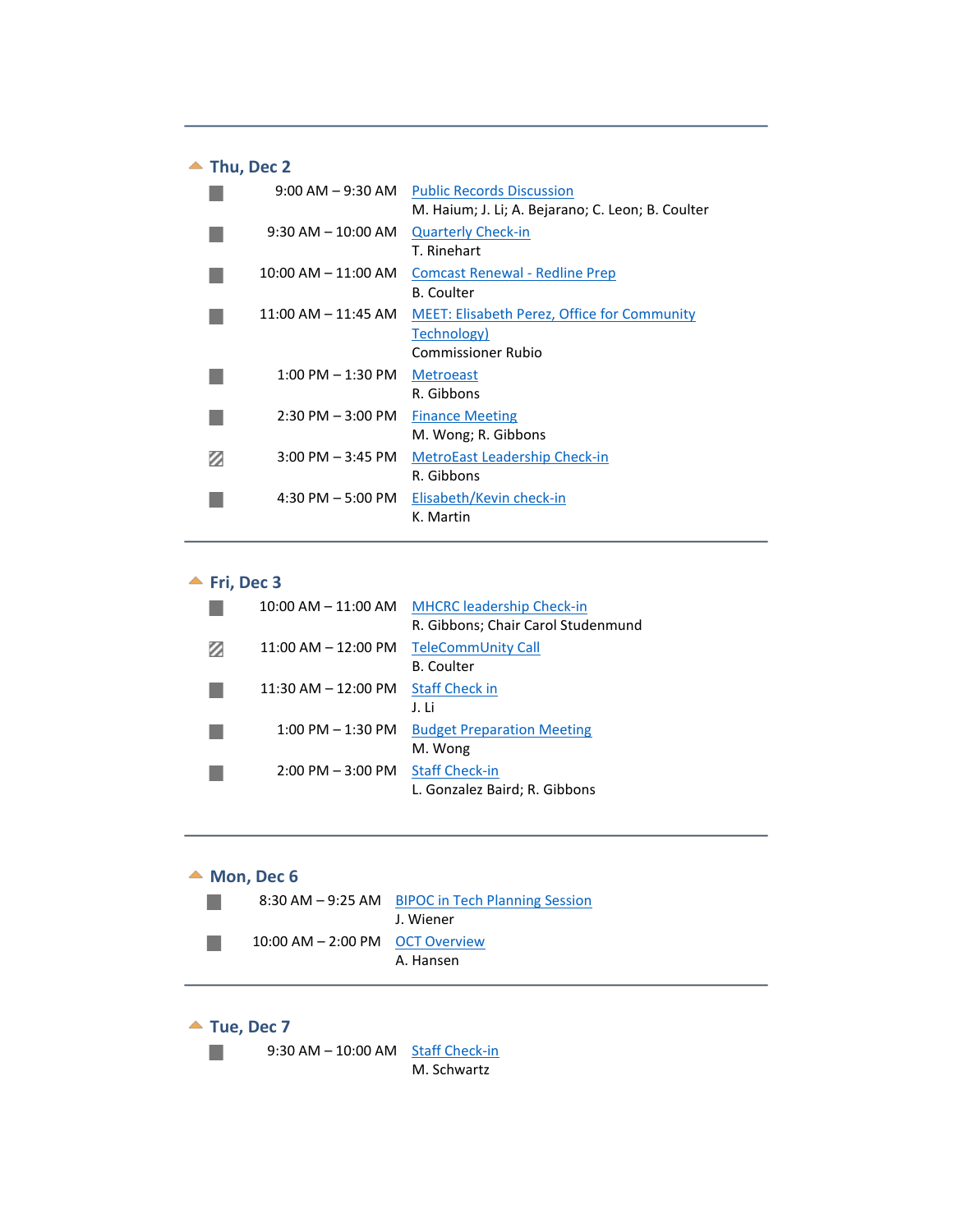|                       | 10:00 AM – 10:30 AM MHCRC Team Meeting<br>R. Gibbons; R. DeBey; B. Coulter; A. Hansen |
|-----------------------|---------------------------------------------------------------------------------------|
| $2:30$ PM $-3:00$ PM  | <b>Community Leads Draft Scope of Work Review</b><br>A. Miranda                       |
|                       | 3:00 PM - 3:30 PM Elisabeth & Jillian re: OCT Study<br>J. Schoene                     |
| $3:30$ PM $-$ 4:00 PM | <b>Staff Check-in</b><br>A. Miranda                                                   |

# **Wed, Dec 8**

<span id="page-14-0"></span>

| $8:30$ AM $-9:30$ AM                | <b>Staff Check-in</b><br>R. Gibbons                                                                                                               |
|-------------------------------------|---------------------------------------------------------------------------------------------------------------------------------------------------|
| $10:30$ AM $- 11:00$ AM             | <b>OCT Staff Meeting</b><br>A. Miranda; M. Wong; J. Eddings; K. Daschel; R. Gibbons; J.<br>Li; R. DeBey; B. Coulter; L. Gonzalez Baird; A. Hansen |
| $11:00$ AM $- 12:00$ PM             | <b>Staff Check-in</b><br>A. Hansen                                                                                                                |
| $2:00$ PM $- 2:30$ PM               | OCT - ARP Webpage & Content Check-in<br>A. Gabriel                                                                                                |
| $2:30$ PM $-$ 4:00 PM               | Digital Inclusion Network Meeting<br>R. Gibbons                                                                                                   |
| $4:15$ PM $-5:00$ PM                | <b>DIN/DEAP Planning Team meetings</b><br>R. Gibbons                                                                                              |
| $6:00 \text{ PM} - 6:45 \text{ PM}$ | <b>Dyad</b>                                                                                                                                       |
|                                     |                                                                                                                                                   |

# ▲ Thu, Dec 9

<span id="page-14-1"></span>

| 7:00 AM – 10:20 AM                  | <b>IAC Full Committee Meeting (December 9th at 10:00</b><br>am EDT)<br>D. Cyrus     |
|-------------------------------------|-------------------------------------------------------------------------------------|
| 9:20 AM – 10:20 AM                  | <b>IAC RF WG Breakout Session</b><br>L. Klingler                                    |
| 10:30 AM - 12:00 PM                 | City-wide COOP meeting<br>R. Nerwal                                                 |
| $11:00$ AM $-1:00$ PM               | Negotiation prep mtg.<br><b>B.</b> Coulter                                          |
| 11:30 AM – 12:00 PM                 | <b>MEET: Jillian Schoene RE: ROW</b><br>B. Lee; J. Schoene                          |
| $1:30$ PM $- 2:00$ PM               | <b>Staff Check-in</b><br>J. Li                                                      |
| $2:00 \text{ PM} - 3:00 \text{ PM}$ | Review Scope of Work for Community Leads<br>A. Miranda                              |
| $2:30$ PM $-3:00$ PM                | <b>Finance Meeting</b><br>M. Wong; R. Gibbons                                       |
| $3:00$ PM $-3:30$ PM                | <b>MetroEast Discussion</b><br>Commissioner Jeff Dennerline; Chair Carol Studenmund |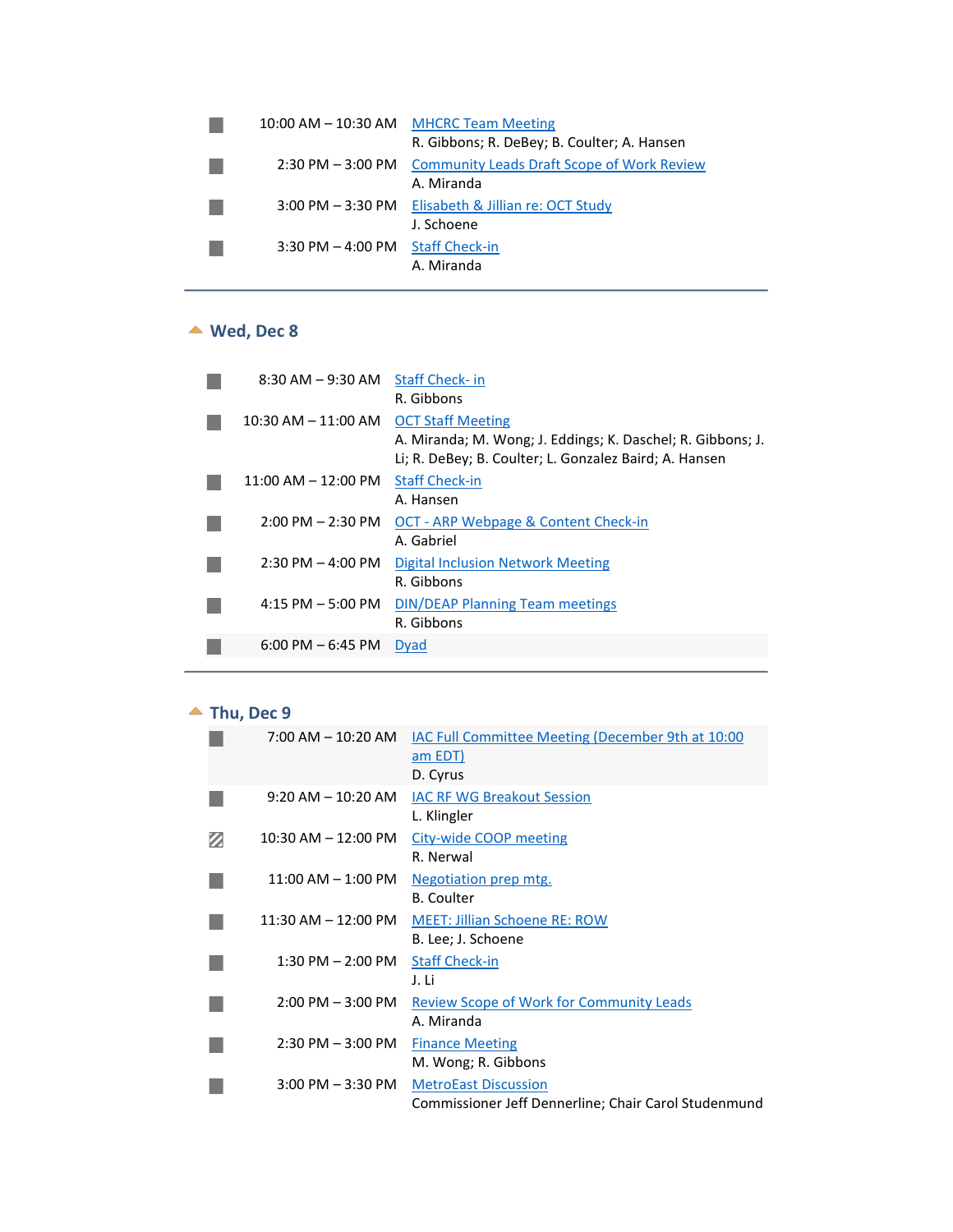# **<u>★ Fri, Dec 10</u>**

<span id="page-15-0"></span>

| $8:30$ AM $-9:30$ AM                | <b>Team Work Session: Revised Reporting</b><br>R. DeBey                   |
|-------------------------------------|---------------------------------------------------------------------------|
| $9:30$ AM $- 10:00$ AM              | <b>Budget Preparation Meeting</b><br>M. Wong                              |
| $1:00$ PM $- 2:00$ PM               | <b>Staff Check-in</b><br>A. Hansen                                        |
| $2:00 \text{ PM} - 2:30 \text{ PM}$ | Quick prep for Monday's ROW Code Budget meeting<br>with BTS<br>J. Eddings |

# ▲ Mon, Dec 13

<span id="page-15-1"></span>

|                         | 10:00 AM - 11:00 AM MHCRC meeting Agenda Check-in              |
|-------------------------|----------------------------------------------------------------|
|                         | R. Gibbons                                                     |
| $11:00$ AM $- 12:00$ PM | eNATOA: The Courts, The Hill, and The FCC $-$ A Year in        |
|                         | <b>Review</b>                                                  |
|                         | <b>B.</b> Coulter                                              |
| $1:00$ PM $-1:45$ PM    | <b>Budget Development OCT-BTS</b>                              |
|                         | J. Eddings; M. Wong; R. Gaskill-Clemons; J. Li; C. Cavanaugh   |
| $2:00$ PM $- 2:30$ PM   | <b>Public Records Request Prep Meeting</b>                     |
|                         | J. Li; A. Bejarano; C. Leon; M. Haium; B. Coulter; J. Johnston |
| $6:30$ PM $-9:00$ PM    | <b>MHCRC Meeting</b>                                           |
|                         | Gibbons, Rebecca                                               |
|                         |                                                                |

#### ▲ Tue, Dec 14

<span id="page-15-2"></span>

| $10:00$ AM $- 10:30$ AM             | <b>MHCRC Team meeting</b>                                |
|-------------------------------------|----------------------------------------------------------|
|                                     | R. Gibbons; A. Hansen; R. DeBey; B. Coulter; L. Gonzalez |
|                                     | Baird                                                    |
| $10:30$ AM $- 1:00$ PM              | <b>Work Session</b>                                      |
|                                     | R. Gibbons                                               |
| $1:00$ PM $-1:30$ PM                | <b>Review SME</b>                                        |
|                                     | B. Fox; R. Gibbons                                       |
| $2:00 \text{ PM} - 2:30 \text{ PM}$ | <b>FUP Team Meeting</b>                                  |
|                                     | M. Riddick, K. Daschel, J. Eddings; A. Hansen            |
| $2:00$ PM $-3:00$ PM                | <b>Review Scope of Work for Community Leads</b>          |
|                                     | A. Miranda                                               |
| $3:30$ PM $-4:00$ PM                | <b>Staff Check-in</b>                                    |
|                                     | A. Miranda                                               |
|                                     |                                                          |

<span id="page-15-3"></span>**Wed, Dec 15**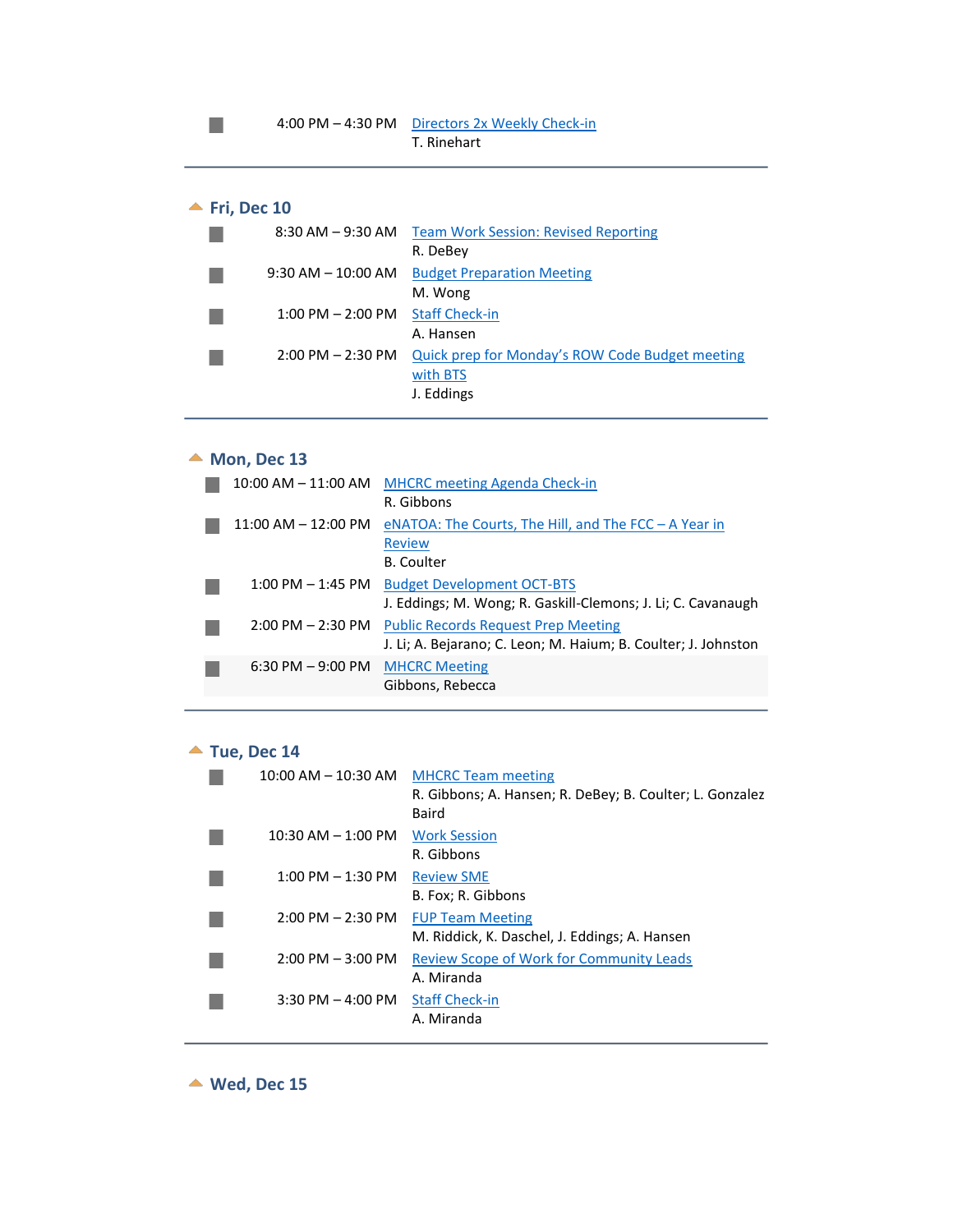| $8:30$ AM $-9:30$ AM Staff Check-in | R. Gibbons                                                     |
|-------------------------------------|----------------------------------------------------------------|
| $10:00$ AM $- 10:30$ AM             | <b>Staff Check-in</b><br>M. Schwartz                           |
| $11:30$ AM $-12:00$ PM              | Digital Equity monthly Check-in<br>A. Durbin                   |
| $1:00$ PM $- 2:00$ PM               | <b>Team of Awesomeness</b><br>K. Simpson                       |
| $2:00$ PM $- 2:45$ PM               | <b>Executive Team Meeting</b><br>R. Gibbons; A. Miranda; J. Li |
| $3:00$ PM $-3:30$ PM                | <b>Staff Check-in</b><br>A. Hansen                             |
| $4:00 \text{ PM} - 5:00 \text{ PM}$ | <b>Pre-holiday Check-in</b><br>K. Martin                       |
| $4:15$ PM $-5:00$ PM                | <b>DIN/DEAP Planning Team meetings</b><br>R. Gibbons           |
| $6:00 \text{ PM} - 6:45 \text{ PM}$ | <b>Dyad</b>                                                    |

# <span id="page-16-0"></span>▲ Thu, Dec 16

| All Day 000 (sick) |
|--------------------|
|                    |

# **<u>★ Fri, Dec 17</u>**

<span id="page-16-1"></span>

| 8:30 AM - 9:00 AM Staff Check-in |                                           |
|----------------------------------|-------------------------------------------|
|                                  | J. Li                                     |
| 9:00 AM - 9:30 AM Staff Check-in |                                           |
|                                  | A. Miranda                                |
| $9:30$ AM $-10:00$ AM            | <b>Budget Preparation Meeting</b>         |
|                                  | M. Wong                                   |
| $1:30$ PM $-1:55$ PM             | <b>Cliga Digital Introduction Meeting</b> |
|                                  | E. Navas                                  |

# ▲ Mon, Dec 20

<span id="page-16-2"></span>

| $10:00$ AM $- 11:00$ AM             | CoP/OHSU Meeting: Next Steps for Marquam Hill          |
|-------------------------------------|--------------------------------------------------------|
|                                     | J. Li; C. Leon; A. Bejarano; M. Harrison; K. Walker    |
| $11:00$ AM $- 11:30$ AM             | <b>Staff Check-in</b>                                  |
|                                     | A. Hansen                                              |
| $11:30$ AM $- 11:55$ AM             | <b>Comcast Contract - Next Steps Discussion</b>        |
|                                     | E. Poole                                               |
| $1:00 \text{ PM} - 1:45 \text{ PM}$ | <b>MHCRC and Gresham City Manager Nina Vetter Mtg.</b> |
|                                     | N. Vetter                                              |
| $2:00$ PM $- 2:30$ PM               | <b>Comcast Proposal Mtg. with Tim Goodman</b>          |
|                                     | T. Goodman                                             |
| $2:30$ PM $-3:30$ PM                | <b>CAB Meeting</b>                                     |
|                                     | N. Zolan                                               |
|                                     |                                                        |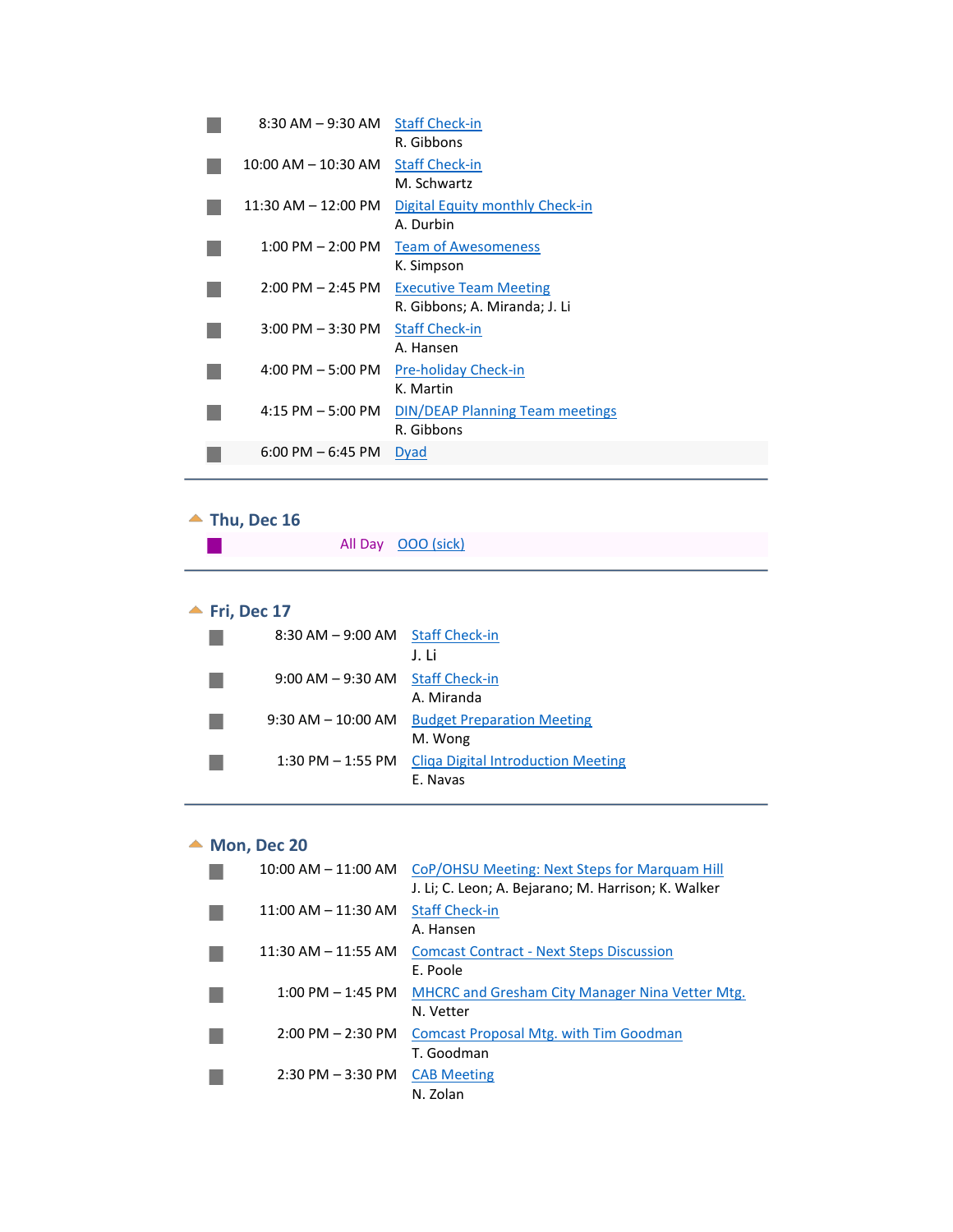<span id="page-17-0"></span>

| $\blacktriangle$ Tue, Dec 21 |                         |                                                                                                             |
|------------------------------|-------------------------|-------------------------------------------------------------------------------------------------------------|
|                              |                         | 10:00 AM – 10:30 AM MHCRC Team meeting<br>R. Gibbons; R. DeBey; B. Coulter; A. Hansen; L. Gonzalez<br>Baird |
|                              | $11:00$ AM $- 12:00$ PM | <b>Staff Check-in</b><br>R. Gibbons                                                                         |
|                              | 4:00 PM $-$ 4:30 PM     | Directors 2x Weekly Check-in<br>T. Rinehart                                                                 |

#### **Wed, Dec 22**

 $\mathcal{L}_{\mathcal{A}}$ 

<span id="page-17-1"></span>

| $9:00$ AM $ 9:30$ AM                 | <b>Budget Preparation Meeting</b>        |
|--------------------------------------|------------------------------------------|
|                                      | M. Wong                                  |
| 12:00 PM - 1:00 PM IAC RF Work Group |                                          |
|                                      | L. Klingler                              |
|                                      | 1:00 PM $-$ 2:00 PM $-$ OCT Team Meeting |
|                                      | A. Hansen;                               |
| $6:00$ PM $-6:45$ PM                 | Dyad                                     |
|                                      |                                          |

# ▲ Thu, Dec 23

<span id="page-17-2"></span>

| $9:30$ AM $-9:50$ AM  | MetroEast/MHCRC Check- in<br>M. Ramsay                            |
|-----------------------|-------------------------------------------------------------------|
| $1:00$ PM $- 2:00$ PM | <b>Staff Check-in</b><br>J. Li                                    |
| $2:30$ PM $-3:00$ PM  | <b>Finance Meeting</b><br>M. Wong; R. Gibbons<br>Perez, Elisabeth |
| $3:00$ PM $-3:30$ PM  | Secretary of State Audit<br>A. Hansen; M. Wong                    |
| $3:30$ PM $-$ 4:00 PM | <b>Staff Check-in</b><br>A. Hansen                                |

# **Fri, Dec 24**

<span id="page-17-3"></span>

|  | All Day Christmas Eve |
|--|-----------------------|
|  |                       |

# <span id="page-17-4"></span>▲ Mon, Dec 27

| All Day PTO |  |
|-------------|--|
|             |  |